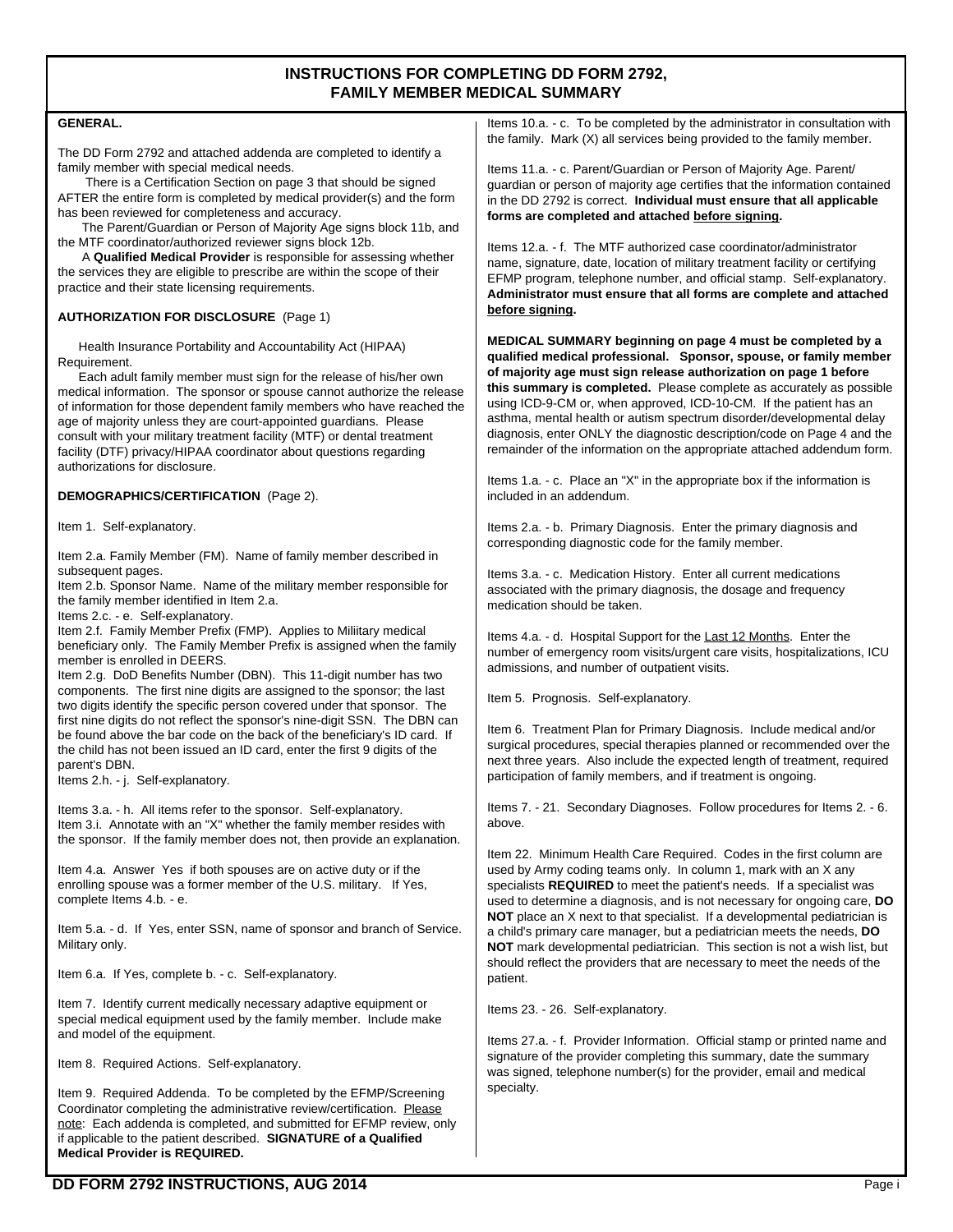# **INSTRUCTIONS FOR COMPLETING DD FORM 2792** *(Continued)*

**ADDENDUM 1 - ASTHMA/REACTIVE AIRWAY DISEASE SUMMARY**  (p. 8)**. To be completed by a qualified medical professional.** This addendum is completed only if applicable to the patient described.

Item 1. Diagnostic Description Code. Enter the diagnostic description code (ICD-9-CM or, when approved, ICD-10-CM) for patients evaluated or treated for asthma within the past 5 years and continue the completion of the addendum and sign. **Signature of Qualified Medical Provider is REQUIRED in Item 5.b.**

Items 2. - 4. Self-explanatory.

Item 5.a. - f. Provider Information. Official stamp or printed name and signature of the provider completing this addendum, the date the summary was signed, the telephone number(s) for the provider, email, and medical specialty.

**ADDENDUM 2 - MENTAL HEALTH SUMMARY** (pp. 9 - 10). **To be completed and signed by a qualified medical professional.** This addendum is completed only if applicable to the patient described.

Items 1.a. - c. Diagnosis(es). Complete as accurately as possible using ICD-9-CM or, when approved, ICD-10-CM if the patient has current or past (within the last 5 years) history of mental health diagnosis (to include attention deficit disorders).

Items 2.a. - c. Medication History. Provide current medications, dosage, and frequency for diagnoses listed in Item 1.a.

Items 2.d. - e. Include any discontinued medication(s) related to the diagnosis(es), with reasons for discontinuing, and the frequency taken.

Items 3.a. - b. Therapy Received or Recommended. Include past compliance with treatment programs, frequency and expected length of treatment, required participation of family members, and if treatment is ongoing.

Items 4.a. - c. Treatment. Insert the number of outpatient visits in the **LAST YEAR**, the number of hospitalizations in the **LAST FIVE YEARS**, and the number of residential treatment admissions in the **LAST FIVE YEARS** (include the date of last admission).

Items 5.a. - h. History. Answer Yes or No, and include additional details as directed on the patient's mental health history for the last five years.

Items 6. - 9. Self-explanatory.

Items 10.a. - f. Provider Information. Official stamp or printed name and signature of the provider completing this addendum, the date the summary was signed, the telephone number(s) for the provider, email and medical specialty.

**ADDENDUM 3 - AUTISM SPECTRUM DISORDERS AND SIGNIFICANT DEVELOPMENTAL DELAYS** (p.11) **. To be completed by a qualified medical professional.** This addendum is completed only if applicable to the patient described.

Item 1.a. - c. Indicate the diagnosis(es) using an X. Insert the date when diagnosed and select the appropriate specialty provider(s) or school-based team that diagnosed the patient.

Items 2. - 3. Self-explanatory.

Items 4.a. - d. Current Medications. List all current medications used to treat the diagnosis(es) listed in Items 1 and 3, the dosage, the frequency taken, and the reason prescribed.

Items 5.a. - e. Current Interventions/Therapies. Providing a list of current interventions and therapies is important information for the family travel determination for this patient. The information should be completed by a qualified medical professional in consultation with the family. Self-explanatory.

Item 6. Communication. Using an X, indicate if the patient is verbal or non-verbal. If non-verbal, indicate the appropriate communication methods used.

Item 7. Self-explanatory.

Item 8. Behavior. Answer yes if the child exhibits high risk or dangerous behaviors. Additional information may be included in item 13 if more space is required.

Item 9. Cognitive Ability. Indicate appropriate intelligence quotient (IQ), if known.

Items 10. - 11. Self-explanatory.

Item 12. Respite Care Received. Provide the number of hours per month, and the source, e.g., EFMP Respite Care Program, ECHO or Medicaid.

Item 13. General Comments. Self-explanatory.

Item 14. Provider Information. Official Stamp or printed name, signature, date signed, telephone number(s), official email and medical specialty. Self-explanatory.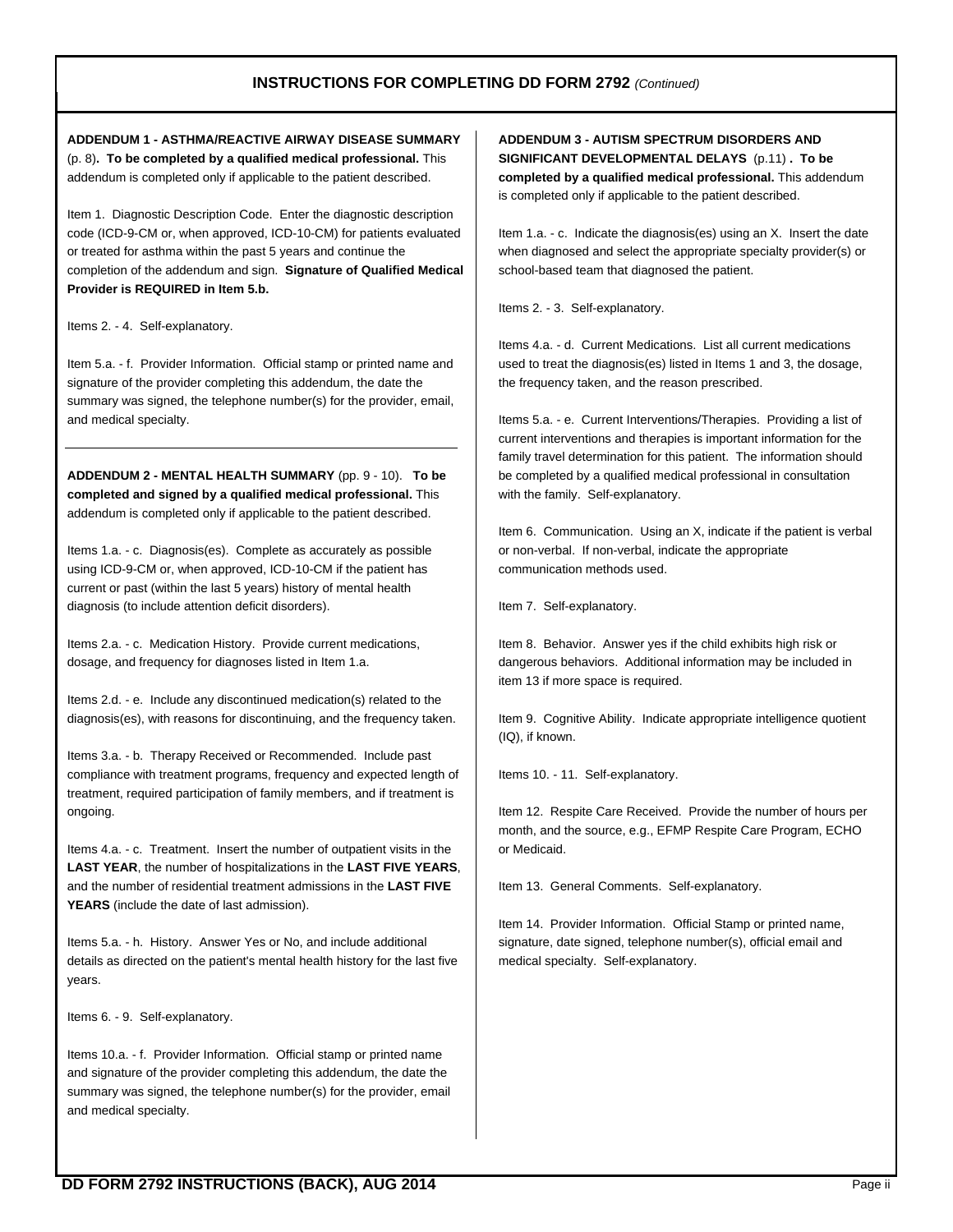# **FAMILY MEMBER MEDICAL SUMMARY**

*(To be completed by service member, adult family member, or civilian employee.) (Read Instructions before completing this form.)*

*OMB No. 0704-0411 OMB approval expires Jul 31, 2017*

The public reporting burden for this collection of information is estimated to average 30 minutes per response, including the time for reviewing instructions, searching existing data sources, gathering and maintaining the data needed, and completing and reviewing the collection of information. Send comments regarding this burden estimate or any other aspect of this collection of information, including suggestions for reducing the burden, to the Department of Defense, Washington Headquarters Services, Executive Services Directorate, Directives Division, 4800 Mark Center Drive, Alexandria, VA 22350-3100 (0704-0411). Respondents should be aware that notwithstanding any other provision of law, no person shall be subject to any penalty for failing to comply with a collection of information if it does not display a currently valid OMB control number.

#### **PLEASE DO NOT RETURN YOUR FORM TO THE ABOVE ORGANIZATION.**

## **PRIVACY ACT STATEMENT**

**AUTHORITY:** 10 U.S.C. 136; 20 U.S.C. 927; DoDI 1315.19: DoDI 1342.12; and E.O. 9397 (SSN) as amended.

**PRINCIPAL PURPOSE(S):** Information will be used by DoD personnel to evaluate and document the special medical needs of family members. **T**his information will enable: (1) military assignment personnel to match the special medical needs of family members against the availability of medical services, and (2) civilian personnel officers to advise civilian employees about the availability of medical services to meet the special medical needs of their family members. The personally identifiable information collected on this form is covered by a number of system of records notices pertaining to Official Military Personnel Files, Exceptional Family Member or Special Needs files, Civilian Personnel Files, and DoD Education Activity files. The SORNs may be found at http://dpclo.defense.gov/Privacy/SORNSIndex/DODComponentNotices.aspx.

**ROUTINE USE(S):** DoD Blanket Routine Uses 1, 4, 6, 8, 9, 12, and 15 found at http://dpclo.defense.gov/Privacy/SORNSIndex/BlanketRoutineUses.aspx may apply.

**DISCLOSURE:** Voluntary for civilian employees and applicants for civilian employment. Mandatory for military personnel: failure or refusal to provide the information or providing false information may result in administrative sanctions or punishment under either Article 92 (dereliction of duty) or Article 107 (false official statement), Uniform Code of Military Justice. The Social Security Number of the sponsor (and sponsor's spouse if dual military) allows the Military Healthcare System and Service personnel offices to work together to ensure any special medical needs of your dependent can be met at your next duty assignment. Dependent special needs are annotated in the official military personnel files which are retrieved by name and Social Security Number.

#### **AUTHORIZATION FOR DISCLOSURE OF MEDICAL INFORMATION**

 By signing this authorization, you confirm you understand your sponsor will have access to the health information contained herein and in addenda. The sponsor may be held accountable for the accuracy and completeness of the DD 2792 and addenda and should review all pages prior to signing on page 2.

I authorize (MTF/DTF/Civilian Provider) (Name of Provider)

to release my patient information to the Relocation or Suitability Screening Office and/or the Exceptional Family Member/Special Needs Program to be used in the family travel review process and/or registration in the Exceptional Family Member Program. The information on this form and addenda may be used for DoD and Service-specific programs to determine whether there are adequate medical, housing and community resources to meet your medical needs at the sponsor's proposed duty locations.

a. The military medical department will use the information to determine recommendations on the availability of care in communities where the sponsor may be assigned or employed.

b. Information that you have a special need (not the nature or scope of the need) may be included in the sponsor's personnel record or be maintained in the community office responsible for supporting families with special needs, if EFMP enrollment criteria are met.

c. The authorization applies to the summary data included on the medical summary form, its addenda and subsequent updates to information on this form. These data may be stored in electronic databases used for medical management or dedicated to the assignment process. Access to the information is limited to representatives from the medical departments, the offices responsible for assignment coordination, and at your request other military agents responsible for care or services. Summary data may be transmitted (e.g., faxing or emailing) using authorized secure media transfer. **Start Date:** The authorization start date is the date that you sign this form authorizing release of information.

**Expiration Date:** The authorization shall continue until enrollment in the Exceptional Family Member Program is no longer necessary according to criteria specified in DoD Instruction 1315.19, or if family member no longer meets the criteria to qualify as a dependent, or the sponsor is no longer in active military service or employment of the U.S. Government overseas, or completion of assignment coordination, or eligibility determination for specialized services if that is the sole purpose for the completion of the form.

I understand that:

a. I have the right to revoke this authorization at any time. My revocation must be in writing and provided to the facility where my or my child's medical records are kept. I am aware that if I later revoke this authorization, the person(s) I herein name will have used and/or disclosed protected information on the basis of this authorization. My revocation will have no impact on disclosures made prior to the revocation.

b. If I authorize my or my child's protected health information to be disclosed to someone who is not required to comply with federal privacy protection regulations, then such information may be re-disclosed and would no longer be protected.

c. I have a right to inspect and receive a copy of my own or my child's protected health information to be used or disclosed, in accordance with the requirements of the federal privacy protection regulations found in the Privacy Act and 45 CFR 164.524. I request and authorize the named provider/ treatment facility to release the information described above for the stated purposes.

 d. The Military Health System (which includes the TRICARE Health Plan) may not condition treatment in MTFs/DTFs, payment by the TRICARE Health Plan, enrollment in the TRICARE Health Plan or eligibility for TRICARE Health Plan benefits on failure to obtain this authorization. However, failure to coordinate accompanied assignments prior to OCONUS travel may result in ineligibility for TRICARE Prime status *(does not pertain to civilian employees)*.

e. Failure to release this information or any subsequent revocation may result in ineligibility for accompanied family travel at government expense.

f. Refusal to sign does not preclude the provision of medical and dental information authorized by other regulations and those noted in this document.

| SIGNATURE OF PATIENT/PARENT/GUARDIAN<br><b>NAME OF PATIENT</b> | <b>RELATIONSHIP TO PATIENT</b><br>(If applicable) | <b>DATE</b> (YYYYMMDD) |
|----------------------------------------------------------------|---------------------------------------------------|------------------------|
|----------------------------------------------------------------|---------------------------------------------------|------------------------|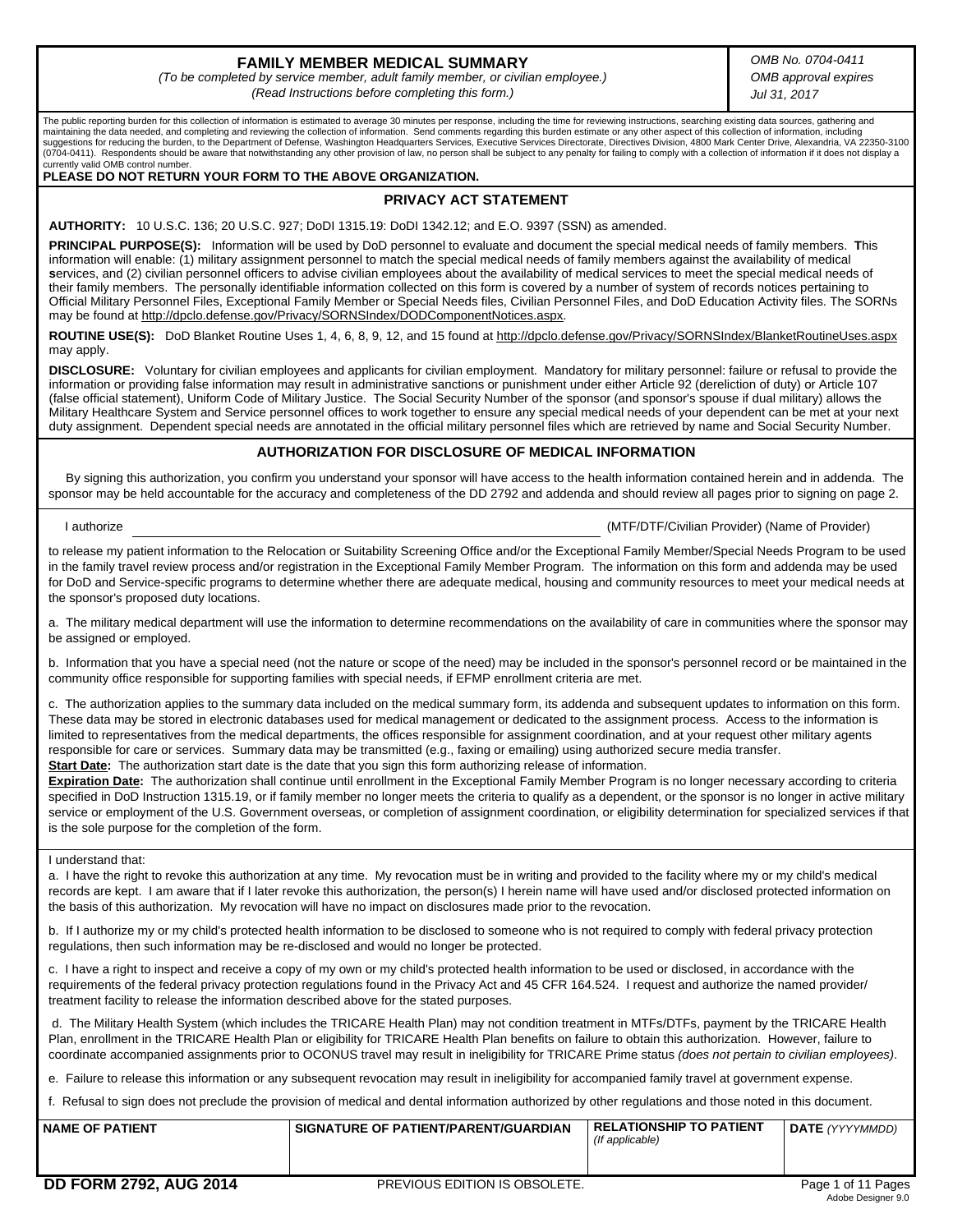| DEMOGRAPHICS/CERTIFICATION: To be completed by the Sponsor, Parent or Guardian, or Patient |                                                                                                                         |                                                  |                                                              |                               |                                                                                                                                         |  |  |  |  |
|--------------------------------------------------------------------------------------------|-------------------------------------------------------------------------------------------------------------------------|--------------------------------------------------|--------------------------------------------------------------|-------------------------------|-----------------------------------------------------------------------------------------------------------------------------------------|--|--|--|--|
| 1. PURPOSE OF THIS FORM (X one)                                                            |                                                                                                                         |                                                  |                                                              |                               |                                                                                                                                         |  |  |  |  |
| <b>EFMP Registration/Enrollment Update</b><br><b>Request Change in EFMP Status:</b>        |                                                                                                                         |                                                  |                                                              |                               |                                                                                                                                         |  |  |  |  |
| <b>Request for Government Sponsored Travel</b>                                             |                                                                                                                         | No Longer Have Previously Identified Condition   |                                                              |                               | Family Member Deceased*<br>Divorce/Change in Custody*                                                                                   |  |  |  |  |
|                                                                                            |                                                                                                                         | No Longer Qualifies as a Dependent*              |                                                              |                               | (*Provide documentation to verify change in status - do not update medical information.)                                                |  |  |  |  |
|                                                                                            | 2.a. FAMILY MEMBER/PATIENT NAME (Last, First, Middle Initial)                                                           | b. SPONSOR NAME (Last, First, Middle Initial)    |                                                              |                               | c. SPONSOR SSN                                                                                                                          |  |  |  |  |
|                                                                                            |                                                                                                                         |                                                  |                                                              |                               |                                                                                                                                         |  |  |  |  |
| d. FAMILY MEMBER GENDER (X)                                                                | e. FAMILY MEMBER DATE OF BIRTH                                                                                          |                                                  | f. FAMILY MEMBER PREFIX (FMP)                                |                               | g. DOD BENEFITS NUMBER (DBN)                                                                                                            |  |  |  |  |
| Male<br>Female                                                                             | (YYYYMMDD)                                                                                                              |                                                  |                                                              |                               | (on back of ID Card)                                                                                                                    |  |  |  |  |
| State, ZIP Code, APO/FPO)                                                                  | h. CURRENT FAMILY MEMBER MAILING ADDRESS (Street, Apartment Number, City,                                               |                                                  |                                                              |                               | i. HOME TELEPHONE NUMBER (Include Area Code/Country Code)                                                                               |  |  |  |  |
|                                                                                            |                                                                                                                         |                                                  |                                                              | j. FAMILY HOME E-MAIL ADDRESS |                                                                                                                                         |  |  |  |  |
| 3.a. SPONSOR RANK OR GRADE                                                                 | b. DESIGNATION/NEC/MOS/AFSC (Military only)                                                                             |                                                  |                                                              |                               | c. INSTALLATION OF SPONSOR'S CURRENT ASSIGNMENT                                                                                         |  |  |  |  |
| d. BRANCH OF SERVICE (Military only)                                                       |                                                                                                                         | e. STATUS $(X \text{ one})$                      |                                                              |                               |                                                                                                                                         |  |  |  |  |
| Army                                                                                       | Air Force<br>Navy                                                                                                       |                                                  | Regular Active Service Member                                | <b>Active Reserve</b>         | <b>Active Guard</b>                                                                                                                     |  |  |  |  |
| <b>Marine Corps</b>                                                                        | <b>Coast Guard</b>                                                                                                      | Reserves                                         |                                                              | <b>National Guard</b>         | Civilian                                                                                                                                |  |  |  |  |
| f. SPONSOR'S OFFICIAL E-MAIL ADDRESS                                                       |                                                                                                                         |                                                  | g. DUTY TELEPHONE NUMBER<br>(Include Area Code/Country Code) |                               | h. MOBILE NUMBER<br>(Include Area Code/Country Code)                                                                                    |  |  |  |  |
| <b>YES</b><br><b>NO</b>                                                                    | i. DOES CHILD RESIDE WITH SPONSOR? (X one. If No, explain.)                                                             |                                                  |                                                              |                               |                                                                                                                                         |  |  |  |  |
|                                                                                            | 4.a. ARE YOU DUAL MILITARY OR IS YOUR SPOUSE FORMER MILITARY? (Military only) (X one. If Yes, complete 4.b. - e. below) |                                                  |                                                              |                               |                                                                                                                                         |  |  |  |  |
| YES<br>NO                                                                                  | <b>b. SPOUSE'S NAME</b> (Last, First, Middle Initial)                                                                   |                                                  | <b>c. BRANCH OF SERVICE</b>                                  | d. RANK/RATE                  | e. SPOUSE SSN                                                                                                                           |  |  |  |  |
|                                                                                            |                                                                                                                         |                                                  |                                                              |                               | 5.a. IS FAMILY MEMBER ENROLLED IN DEERS OR EVER BEEN ENROLLED IN DEERS UNDER A DIFFERENT SPONSOR'S NAME OR SSN? (Military only) (X one) |  |  |  |  |
| YES<br><b>b. IF YES, UNDER WHAT SSN?</b><br>NO                                             |                                                                                                                         | c. NAME OF SPONSOR (Last, First, Middle Initial) |                                                              |                               | d. BRANCH OF SERVICE                                                                                                                    |  |  |  |  |
|                                                                                            | 6.a. DOES THIS FAMILY MEMBER RECEIVE CASE MANAGEMENT SERVICES? (X one)                                                  |                                                  |                                                              |                               |                                                                                                                                         |  |  |  |  |
| <b>YES</b>                                                                                 | NO (If Yes, complete 9.b. and c.)                                                                                       | b. LOCATION OF CASE MANAGER (X)                  |                                                              | MTF                           | <b>TRICARE</b><br>Civilian                                                                                                              |  |  |  |  |
| <b>c. CASE MANAGER CONTACT INFORMATION</b>                                                 |                                                                                                                         |                                                  |                                                              |                               | (3) TELEPHONE NUMBER (Include                                                                                                           |  |  |  |  |
| (1) NAME (Last, First, Middle Initial)                                                     |                                                                                                                         | (2) EMAIL ADDRESS (If available)                 |                                                              |                               | Area Code/Country Code)                                                                                                                 |  |  |  |  |
|                                                                                            | 7. MEDICALLY NECESSARY EQUIPMENT (X and complete as applicable)                                                         |                                                  |                                                              |                               |                                                                                                                                         |  |  |  |  |
| a. COCHLEAR IMPLANT                                                                        | If applicable: (1) MAKE                                                                                                 |                                                  |                                                              | (2) MODEL                     |                                                                                                                                         |  |  |  |  |
| <b>b. HEARING AIDS</b>                                                                     | If applicable: (1) MAKE                                                                                                 |                                                  |                                                              | (2) MODEL                     |                                                                                                                                         |  |  |  |  |
| c. INSULIN PUMP                                                                            | If applicable: (1) MAKE                                                                                                 |                                                  |                                                              | (2) MODEL                     |                                                                                                                                         |  |  |  |  |
| If applicable: (1) MAKE<br>(2) MODEL<br>d. PACEMAKER                                       |                                                                                                                         |                                                  |                                                              |                               |                                                                                                                                         |  |  |  |  |
|                                                                                            | e. OTHER EQUIPMENT (Specify and include make and model as appropriate.)                                                 |                                                  |                                                              |                               |                                                                                                                                         |  |  |  |  |
|                                                                                            |                                                                                                                         |                                                  |                                                              |                               |                                                                                                                                         |  |  |  |  |
|                                                                                            |                                                                                                                         |                                                  |                                                              |                               |                                                                                                                                         |  |  |  |  |
|                                                                                            |                                                                                                                         |                                                  |                                                              |                               |                                                                                                                                         |  |  |  |  |
|                                                                                            |                                                                                                                         |                                                  |                                                              |                               |                                                                                                                                         |  |  |  |  |
|                                                                                            |                                                                                                                         |                                                  |                                                              |                               |                                                                                                                                         |  |  |  |  |
|                                                                                            |                                                                                                                         |                                                  |                                                              |                               |                                                                                                                                         |  |  |  |  |
|                                                                                            |                                                                                                                         |                                                  |                                                              |                               |                                                                                                                                         |  |  |  |  |
|                                                                                            |                                                                                                                         |                                                  |                                                              |                               |                                                                                                                                         |  |  |  |  |
|                                                                                            |                                                                                                                         |                                                  |                                                              |                               |                                                                                                                                         |  |  |  |  |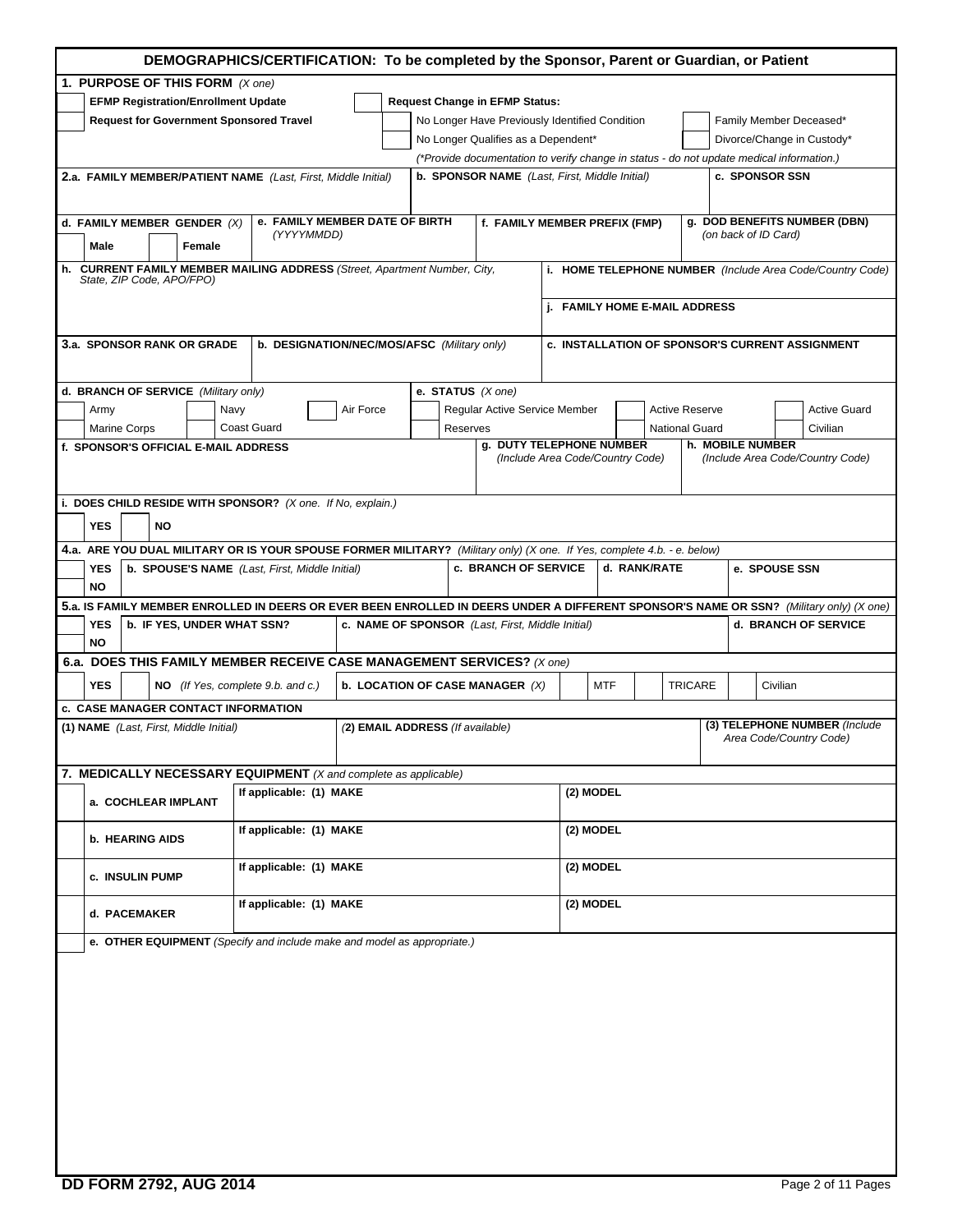| FAMILY MEMBER/PATIENT NAME (Last, First, Middle Initial)                                                                                                                                                                                                                                                                                         | <b>SPONSOR NAME</b>                                                                              | <b>SPONSOR SSN (Last four)</b> |  |  |  |  |  |  |  |  |
|--------------------------------------------------------------------------------------------------------------------------------------------------------------------------------------------------------------------------------------------------------------------------------------------------------------------------------------------------|--------------------------------------------------------------------------------------------------|--------------------------------|--|--|--|--|--|--|--|--|
|                                                                                                                                                                                                                                                                                                                                                  |                                                                                                  |                                |  |  |  |  |  |  |  |  |
|                                                                                                                                                                                                                                                                                                                                                  | FOR ADMINISTRATIVE USE ONLY                                                                      |                                |  |  |  |  |  |  |  |  |
| 8. REQUIRED ACTIONS (X one)                                                                                                                                                                                                                                                                                                                      |                                                                                                  |                                |  |  |  |  |  |  |  |  |
| First Review of Medical History for the Family Member                                                                                                                                                                                                                                                                                            | Qualifies for Change in EFMP Status:                                                             |                                |  |  |  |  |  |  |  |  |
| Request for Government Sponsorship/Family Travel                                                                                                                                                                                                                                                                                                 | Family Member No Longer Has Previously<br>Family Member Deceased*<br><b>Identified Condition</b> |                                |  |  |  |  |  |  |  |  |
| Update to a Previous Evaluation for the Family Member                                                                                                                                                                                                                                                                                            | Family Member No Longer Qualifies as a<br>Divorce/Change in Custody*<br>Dependent*               |                                |  |  |  |  |  |  |  |  |
| Other (e.g., Extended Care Health Option Eligibility):<br>(*Maintain documentation to verify change in status - do not update medical information.)                                                                                                                                                                                              |                                                                                                  |                                |  |  |  |  |  |  |  |  |
|                                                                                                                                                                                                                                                                                                                                                  |                                                                                                  |                                |  |  |  |  |  |  |  |  |
| 9. REQUIRED ADDENDA.<br>Verify required addendum is attached and has been signed (X each that applies). Do not submit a blank addendum for EFMP review.<br>Asthma Addendum 1 is required and<br>Attached.<br>Mental Health Summary Addendum 2 is required and<br>Autism Spectrum Disorder/Developmental Delay (AS/DD) Addendum 3 is required and | Attached.<br>Attached.                                                                           |                                |  |  |  |  |  |  |  |  |
| 10. SPECIAL ASSIGNMENT CONSIDERATIONS (X all that apply)                                                                                                                                                                                                                                                                                         |                                                                                                  |                                |  |  |  |  |  |  |  |  |
| a. Possible Special Education/Early Intervention (If checked, DD Form 2792-1 must be completed)                                                                                                                                                                                                                                                  |                                                                                                  |                                |  |  |  |  |  |  |  |  |
| b. Receiving TRICARE Extended Care Health Option (ECHO) Benefits                                                                                                                                                                                                                                                                                 |                                                                                                  |                                |  |  |  |  |  |  |  |  |
| c. Receiving State Medicaid/Medicare Waiver Services                                                                                                                                                                                                                                                                                             |                                                                                                  |                                |  |  |  |  |  |  |  |  |
|                                                                                                                                                                                                                                                                                                                                                  | <b>CERTIFICATION</b>                                                                             |                                |  |  |  |  |  |  |  |  |
| 11. CERTIFICATION. DO NOT CERTIFY BEFORE THE MEDICAL PROVIDER COMPLETES THE ENTIRE FORM AND ADDENDA.<br>By signing below, we certify that the information submitted on this DD Form 2792 is complete and accurate.                                                                                                                               |                                                                                                  |                                |  |  |  |  |  |  |  |  |
| <b>PARENT/GUARDIAN OR PERSON OF MAJORITY AGE:</b>                                                                                                                                                                                                                                                                                                |                                                                                                  |                                |  |  |  |  |  |  |  |  |
| a. PRINTED NAME                                                                                                                                                                                                                                                                                                                                  | <b>b. SIGNATURE</b>                                                                              | c. DATE (YYYYMMDD)             |  |  |  |  |  |  |  |  |
|                                                                                                                                                                                                                                                                                                                                                  |                                                                                                  |                                |  |  |  |  |  |  |  |  |
| <b>12. ADMINISTRATIVE CERTIFICATION</b><br>a. PRINTED NAME (Last, First, Middle Initial)<br><b>b. SIGNATURE</b>                                                                                                                                                                                                                                  | c. DATE (YYYYMMDD)                                                                               | f. OFFICIAL STAMP              |  |  |  |  |  |  |  |  |
| d. LOCATION OF MILITARY TREATMENT FACILITY OR CERTIFYING EFMP OFFICE   e. TELEPHONE NUMBER                                                                                                                                                                                                                                                       | (Include area code/Country Code)                                                                 |                                |  |  |  |  |  |  |  |  |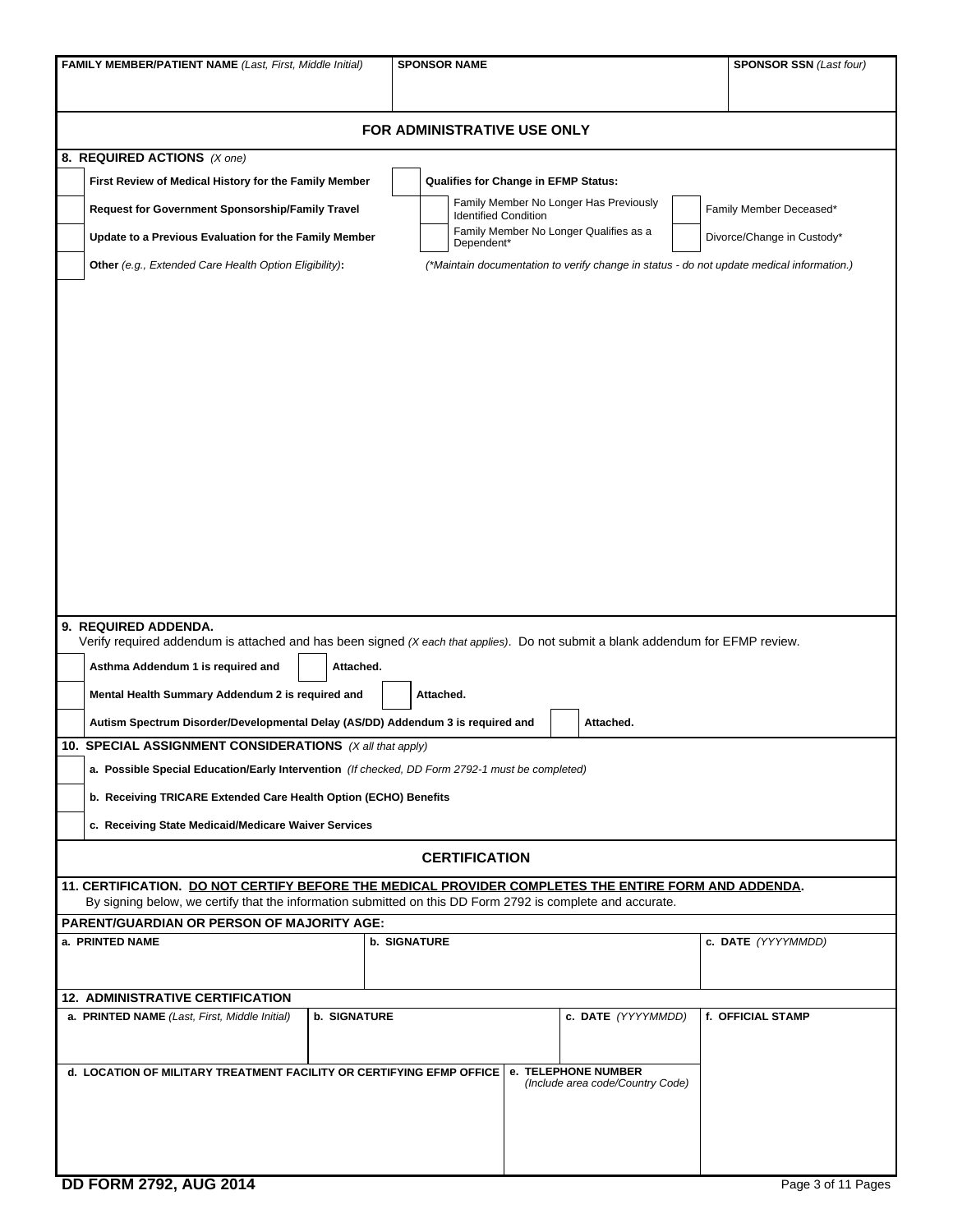| <b>FAMILY MEMBER/PATIENT NAME (Last, First, Middle Initial)</b>                                                                                                                                                                                                                                              | <b>SPONSOR SSN</b> (Last four)       |             |                                                                                                              |                                                    |                                          |  |  |  |  |
|--------------------------------------------------------------------------------------------------------------------------------------------------------------------------------------------------------------------------------------------------------------------------------------------------------------|--------------------------------------|-------------|--------------------------------------------------------------------------------------------------------------|----------------------------------------------------|------------------------------------------|--|--|--|--|
| MEDICAL SUMMARY: To be completed by a Qualified Medical Professional                                                                                                                                                                                                                                         |                                      |             |                                                                                                              |                                                    |                                          |  |  |  |  |
|                                                                                                                                                                                                                                                                                                              |                                      |             | <b>PART A - PATIENT STATUS</b> (Authorization by patient or parent/guardian included on Page 1 of this form) |                                                    |                                          |  |  |  |  |
| Please complete as accurately as possible using ICD-9-CM or, when approved, ICD-10-CM. If the patient has an asthma, mental health, or autism                                                                                                                                                                |                                      |             |                                                                                                              |                                                    |                                          |  |  |  |  |
| spectrum disorder/developmental delay diagnosis, enter ONLY the diagnostic description/code on this page and the remainder of the information on<br>the appropriate attached addendum form.                                                                                                                  |                                      |             |                                                                                                              |                                                    |                                          |  |  |  |  |
| 1. INFORMATION INCLUDED IN ADDENDUM (X all that apply)                                                                                                                                                                                                                                                       |                                      |             |                                                                                                              |                                                    |                                          |  |  |  |  |
| a. Asthma (Addendum 1)                                                                                                                                                                                                                                                                                       | b. Mental Health/ADHD (Addendum 2)   |             |                                                                                                              | c. Autism/Developmental Delay (AS/DD) (Addendum 3) |                                          |  |  |  |  |
| 2. PRIMARY DIAGNOSIS<br>a. DIAGNOSIS                                                                                                                                                                                                                                                                         |                                      |             |                                                                                                              | b. CODE                                            |                                          |  |  |  |  |
|                                                                                                                                                                                                                                                                                                              |                                      |             |                                                                                                              |                                                    | п                                        |  |  |  |  |
| 3. MEDICATION HISTORY (Associated with primary diagnosis)                                                                                                                                                                                                                                                    |                                      |             |                                                                                                              |                                                    |                                          |  |  |  |  |
| a. CURRENT MEDICATION(S)                                                                                                                                                                                                                                                                                     |                                      |             | b. DOSAGE                                                                                                    |                                                    | c. FREQUENCY                             |  |  |  |  |
|                                                                                                                                                                                                                                                                                                              |                                      |             |                                                                                                              |                                                    |                                          |  |  |  |  |
|                                                                                                                                                                                                                                                                                                              |                                      |             |                                                                                                              |                                                    |                                          |  |  |  |  |
|                                                                                                                                                                                                                                                                                                              |                                      |             |                                                                                                              |                                                    |                                          |  |  |  |  |
| 4. HOSPITAL SUPPORT FOR THE LAST 12 MONTHS (Associated with primary diagnosis)                                                                                                                                                                                                                               |                                      |             |                                                                                                              |                                                    |                                          |  |  |  |  |
| a. NUMBER OF ER VISITS/URGENT<br><b>CARE VISITS</b>                                                                                                                                                                                                                                                          | <b>b. NUMBER OF HOSPITALIZATIONS</b> |             | <b>c. NUMBER OF ICU ADMISSIONS</b>                                                                           |                                                    | d. NUMBER OF OUTPATIENT<br><b>VISITS</b> |  |  |  |  |
| 5. PROGNOSIS $(X \text{ one})$                                                                                                                                                                                                                                                                               |                                      |             |                                                                                                              |                                                    |                                          |  |  |  |  |
| <b>EXCELLENT</b><br>GOOD                                                                                                                                                                                                                                                                                     | <b>FAIR</b>                          | <b>POOR</b> | <b>GUARDED</b>                                                                                               | <b>UNSTABLE</b>                                    | <b>NON-COMPLIANT</b>                     |  |  |  |  |
|                                                                                                                                                                                                                                                                                                              |                                      |             |                                                                                                              |                                                    |                                          |  |  |  |  |
| 7. SECONDARY DIAGNOSIS 1                                                                                                                                                                                                                                                                                     |                                      |             |                                                                                                              |                                                    |                                          |  |  |  |  |
| a. DIAGNOSIS                                                                                                                                                                                                                                                                                                 |                                      |             |                                                                                                              | b. CODE                                            |                                          |  |  |  |  |
| 8. MEDICATION HISTORY (Associated with secondary diagnosis)                                                                                                                                                                                                                                                  |                                      |             |                                                                                                              |                                                    |                                          |  |  |  |  |
| a. CURRENT MEDICATION(S)                                                                                                                                                                                                                                                                                     |                                      |             | b. DOSAGE                                                                                                    |                                                    | c. FREQUENCY                             |  |  |  |  |
|                                                                                                                                                                                                                                                                                                              |                                      |             |                                                                                                              |                                                    |                                          |  |  |  |  |
|                                                                                                                                                                                                                                                                                                              |                                      |             |                                                                                                              |                                                    |                                          |  |  |  |  |
| 9. HOSPITAL SUPPORT FOR THE LAST 12 MONTHS (Associated with secondary diagnosis)                                                                                                                                                                                                                             |                                      |             |                                                                                                              |                                                    |                                          |  |  |  |  |
| a. NUMBER OF ER VISITS/URGENT<br><b>CARE VISITS</b>                                                                                                                                                                                                                                                          | <b>b. NUMBER OF HOSPITALIZATIONS</b> |             | <b>c. NUMBER OF ICU ADMISSIONS</b>                                                                           |                                                    | d. NUMBER OF OUTPATIENT<br><b>VISITS</b> |  |  |  |  |
| 10. PROGNOSIS (X one)                                                                                                                                                                                                                                                                                        |                                      |             |                                                                                                              |                                                    |                                          |  |  |  |  |
| <b>EXCELLENT</b><br>GOOD                                                                                                                                                                                                                                                                                     | <b>FAIR</b>                          | <b>POOR</b> | <b>GUARDED</b>                                                                                               | <b>UNSTABLE</b>                                    | <b>NON-COMPLIANT</b>                     |  |  |  |  |
| 11. TREATMENT PLAN FOR SECONDARY DIAGNOSIS (Medical, mental health, surgical procedures or therapies planned or recommended over the next three<br>years. For cancer patients, include date of diagnosis, types of treatment, responses to treatment, if treatment is active and if treatment is completed.) |                                      |             |                                                                                                              |                                                    |                                          |  |  |  |  |
| <b>DD FORM 2792, AUG 2014</b>                                                                                                                                                                                                                                                                                |                                      |             |                                                                                                              |                                                    | Page 4 of 11 Pages                       |  |  |  |  |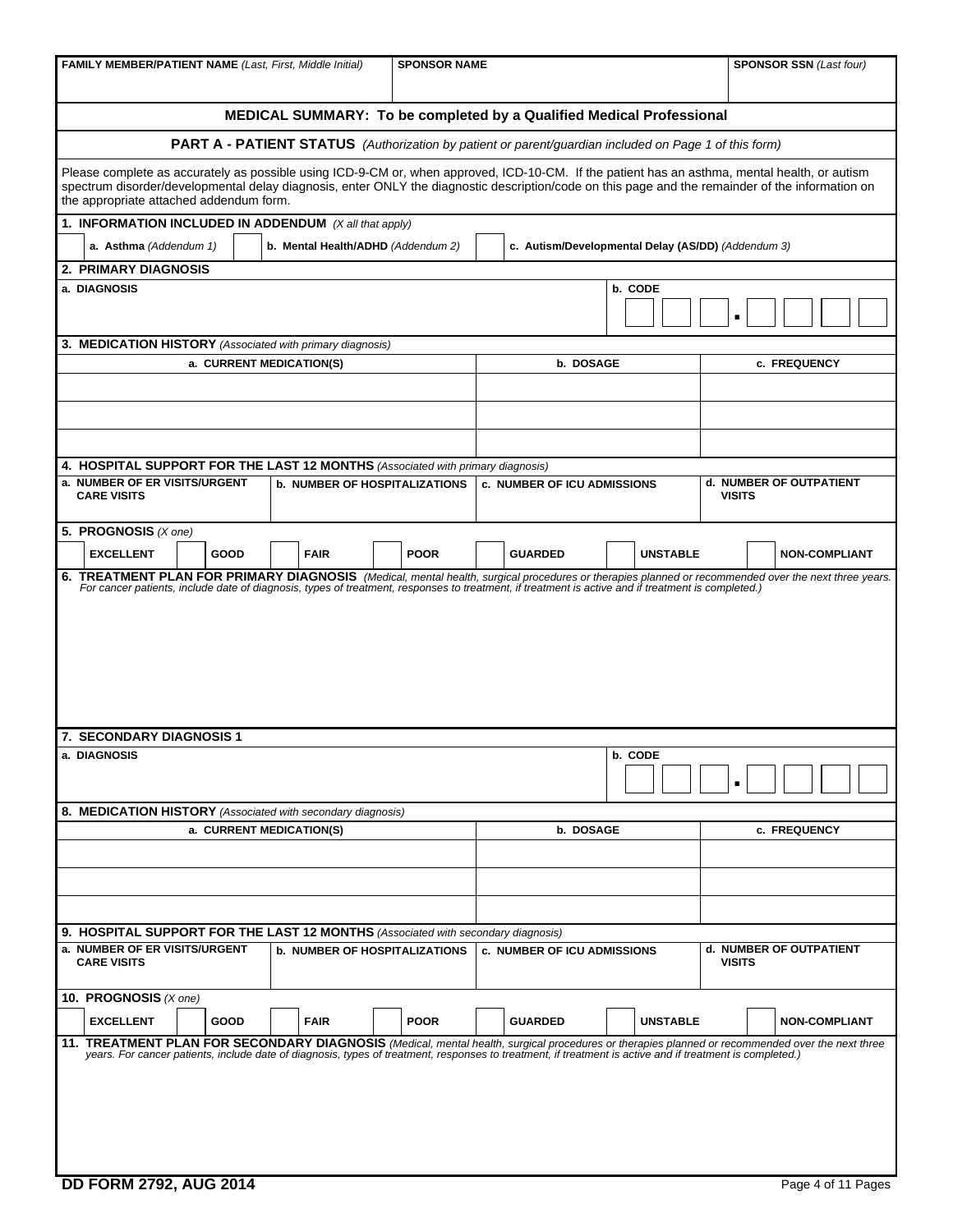| <b>FAMILY MEMBER/PATIENT NAME (Last, First, Middle Initial)</b>                                                                                                               |                                      | <b>SPONSOR NAME</b> |                                            | <b>SPONSOR SSN (Last four)</b> |                                          |  |  |  |  |
|-------------------------------------------------------------------------------------------------------------------------------------------------------------------------------|--------------------------------------|---------------------|--------------------------------------------|--------------------------------|------------------------------------------|--|--|--|--|
| MEDICAL SUMMARY (Continued): To be completed by a Qualified Medical Professional                                                                                              |                                      |                     |                                            |                                |                                          |  |  |  |  |
|                                                                                                                                                                               |                                      |                     | <b>PART A - PATIENT STATUS</b> (Continued) |                                |                                          |  |  |  |  |
| <b>12. SECONDARY DIAGNOSIS 2</b>                                                                                                                                              |                                      |                     |                                            |                                |                                          |  |  |  |  |
| a. DIAGNOSIS                                                                                                                                                                  |                                      |                     |                                            | b. CODE                        | п                                        |  |  |  |  |
| 13. MEDICATION HISTORY (Associated with secondary diagnosis)                                                                                                                  |                                      |                     |                                            |                                |                                          |  |  |  |  |
| a. CURRENT MEDICATION(S)                                                                                                                                                      |                                      |                     | b. DOSAGE                                  |                                | c. FREQUENCY                             |  |  |  |  |
|                                                                                                                                                                               |                                      |                     |                                            |                                |                                          |  |  |  |  |
|                                                                                                                                                                               |                                      |                     |                                            |                                |                                          |  |  |  |  |
|                                                                                                                                                                               |                                      |                     |                                            |                                |                                          |  |  |  |  |
| 14. HOSPITAL SUPPORT FOR THE LAST 12 MONTHS (Associated with secondary diagnosis)<br>a. NUMBER OF ER VISITS/URGENT<br><b>CARE VISITS</b>                                      | <b>b. NUMBER OF HOSPITALIZATIONS</b> |                     | c. NUMBER OF ICU ADMISSIONS                |                                | d. NUMBER OF OUTPATIENT<br><b>VISITS</b> |  |  |  |  |
| 15. PROGNOSIS (X one)<br><b>EXCELLENT</b><br>GOOD                                                                                                                             | <b>FAIR</b>                          | <b>POOR</b>         | <b>GUARDED</b>                             | <b>UNSTABLE</b>                | <b>NON-COMPLIANT</b>                     |  |  |  |  |
| 16. TREATMENT PLAN FOR THIS DIAGNOSIS (Medical, mental health, surgical procedures or therapies planned or recommended over the next three years.                             |                                      |                     |                                            |                                |                                          |  |  |  |  |
| <b>17. SECONDARY DIAGNOSIS 3</b><br>a. DIAGNOSIS                                                                                                                              |                                      |                     |                                            | b. CODE                        |                                          |  |  |  |  |
|                                                                                                                                                                               |                                      |                     |                                            |                                | п                                        |  |  |  |  |
| 18. MEDICATION HISTORY (Associated with secondary diagnosis)<br>a. CURRENT MEDICATION(S)                                                                                      |                                      |                     | b. DOSAGE                                  |                                | c. FREQUENCY                             |  |  |  |  |
|                                                                                                                                                                               |                                      |                     |                                            |                                |                                          |  |  |  |  |
|                                                                                                                                                                               |                                      |                     |                                            |                                |                                          |  |  |  |  |
|                                                                                                                                                                               |                                      |                     |                                            |                                |                                          |  |  |  |  |
| 19. HOSPITAL SUPPORT FOR THE LAST 12 MONTHS (Associated with secondary diagnosis)                                                                                             |                                      |                     |                                            |                                |                                          |  |  |  |  |
| a. NUMBER OF ER VISITS/URGENT<br><b>CARE VISITS</b>                                                                                                                           | <b>b. NUMBER OF HOSPITALIZATIONS</b> |                     | <b>c. NUMBER OF ICU ADMISSIONS</b>         |                                | d. NUMBER OF OUTPATIENT<br><b>VISITS</b> |  |  |  |  |
| 20. PROGNOSIS $(X \text{ one})$                                                                                                                                               |                                      |                     |                                            |                                |                                          |  |  |  |  |
| <b>EXCELLENT</b><br>GOOD<br>21. TREATMENT PLAN FOR THIS DIAGNOSIS (Medical, mental health, surgical procedures or therapies planned or recommended over the next three years. | <b>FAIR</b>                          | <b>POOR</b>         | <b>GUARDED</b>                             | <b>UNSTABLE</b>                | <b>NON-COMPLIANT</b>                     |  |  |  |  |
| For cancer patients, include date of diagnosis, types of treatment, responses to treatment, if treatment is active and if treatment is completed.)                            |                                      |                     |                                            |                                |                                          |  |  |  |  |
| <b>DD FORM 2792, AUG 2014</b>                                                                                                                                                 |                                      |                     |                                            |                                | Page 5 of 11 Pages                       |  |  |  |  |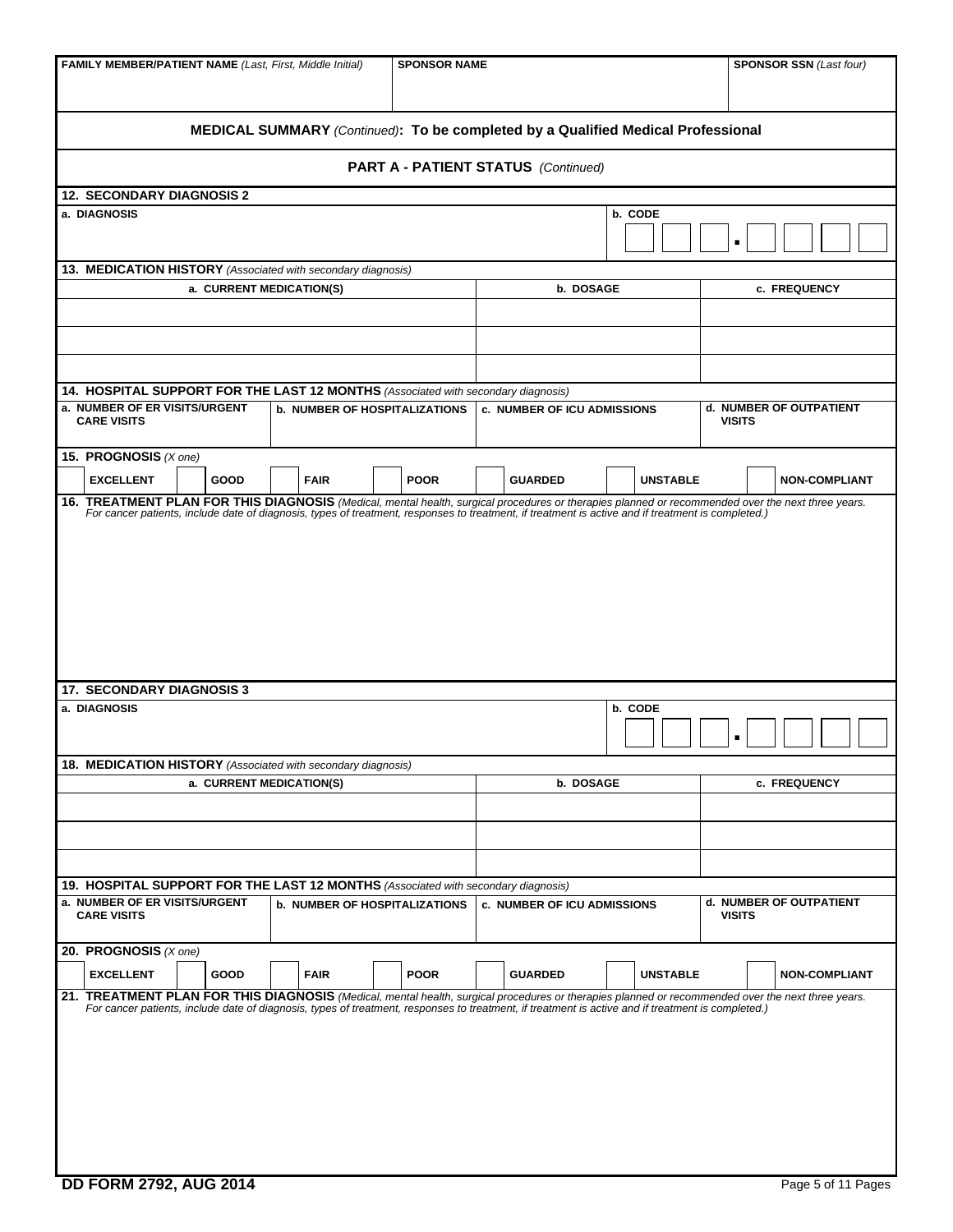**FAMILY MEMBER/PATIENT NAME** *(Last, First, Middle Initial)* **SPONSOR NAME SPONSOR SSN** *(Last four)* 

# **MEDICAL SUMMARY** *(Continued)***: To be completed by a Qualified Medical Professional**

## **PART B - REQUIRED MEDICAL SPECIALTIES**

**22. MINIMUM HEALTH CARE REQUIRED** 

|            | 22. MINIMUM HEALTH CARE REQUIRED<br>INDICATE FREQUENCY OF CARE: A - ANNUALLY B - BIANNUALLY (Twice a year) Q - QUARTERLY M - MONTHLY BI - BI-MONTHLY W - WEEKLY |                                 |     |  |                                              |                                 |
|------------|-----------------------------------------------------------------------------------------------------------------------------------------------------------------|---------------------------------|-----|--|----------------------------------------------|---------------------------------|
|            | (1)<br>CARE PROVIDER<br>$(X$ as appropriate)                                                                                                                    | (2)<br>FREQUENCY<br>(See above) |     |  | (1)<br>CARE PROVIDER<br>$(X$ as appropriate) | (2)<br>FREQUENCY<br>(See above) |
| C01        | a. ALLERGIST/IMMUNOLOGIST                                                                                                                                       |                                 | C57 |  | hh. ORAL SURGEON                             |                                 |
| C99        | b. AUDIOLOGIST                                                                                                                                                  |                                 | C47 |  | ii. ORTHOPEDIC SURGEON - ADULT               |                                 |
| C52        | <b>c. BEHAVIOR ANALYST</b>                                                                                                                                      |                                 | C48 |  | jj. ORTHOPEDIC SURGEON - PEDIATRIC           |                                 |
| C42        | d. CARDIAC/THORACIC SURGEON                                                                                                                                     |                                 | C56 |  | <b>kk. OTORHINOLARYNGOLOGIST</b>             |                                 |
| C02        | e. CARDIOLOGIST - ADULT                                                                                                                                         |                                 | C77 |  | II. PAIN CLINIC                              |                                 |
| C03        | f. CARDIOLOGIST - PEDIATRIC                                                                                                                                     |                                 | C72 |  | mm. PEDIATRIC NURSE PRACTITIONER             |                                 |
| C70        | g. CLEFT PALATE TEAM - PEDIATRIC                                                                                                                                |                                 | C30 |  | nn. PEDIATRICIAN                             |                                 |
| C05        | h. DERMATOLOGIST                                                                                                                                                |                                 | C49 |  | <b>oo. PEDIATRIC SURGEON</b>                 |                                 |
| C06        | <b>i. DEVELOPMENTAL PEDIATRICIAN</b>                                                                                                                            |                                 | C32 |  | pp. PHYSIATRIST (Physical Rehabilitation)    |                                 |
| C53        | <b>DIALYSIS TEAM</b><br>j.                                                                                                                                      |                                 | C58 |  | qq. PHYSICAL THERAPIST                       |                                 |
| C07        | <b>k. DIETARY/NUTRITION SPECIALIST</b>                                                                                                                          |                                 | C50 |  | rr. PLASTIC SURGEON - ADULT                  |                                 |
| <b>C08</b> | I. ENDOCRINOLOGIST - ADULT                                                                                                                                      |                                 | C71 |  | ss. PLASTIC SURGEON - PEDIATRIC              |                                 |
| C09        | m. ENDOCRINOLOGIST - PEDIATRIC                                                                                                                                  |                                 | C99 |  | tt. PODIATRIST                               |                                 |
| C10        | n. FAMILY PRACTITIONER                                                                                                                                          |                                 | C35 |  | uu. PSYCHIATRIST - ADULT                     |                                 |
| C11        | o. GASTROENTEROLOGIST - ADULT                                                                                                                                   |                                 | C36 |  | <b>vv. PSYCHIATRIST - PEDIATRIC</b>          |                                 |
| C12        | p. GASTROENTEROLOGIST - PEDIATRIC                                                                                                                               |                                 | C72 |  | WW. PSYCHIATRIST NURSE PRACTITIONER          |                                 |
| C43        | q. GENERAL SURGEON                                                                                                                                              |                                 | C37 |  | XX. PSYCHOLOGIST - ADULT                     |                                 |
| C14        | r. GENETICS                                                                                                                                                     |                                 | C38 |  | yy. PSYCHOLOGIST - PEDIATRIC                 |                                 |
| C15        | s. GYNECOLOGIST                                                                                                                                                 |                                 | C33 |  | zz. PULMONOLOGIST - ADULT                    |                                 |
| C99        | t. GYNECOLOGIST/ONCOLOGIST                                                                                                                                      |                                 | C76 |  | aaa. PULMONOLOGIST - PEDIATRIC               |                                 |
| C17        | u. HEMATOLOGIST/ONCOLOGIST - ADULT                                                                                                                              |                                 | C99 |  | bbb. RADIATION ONCOLOGIST                    |                                 |
| C18        | <b>v. HEMATOLOGIST/ONCOLOGIST - PEDIATRIC</b>                                                                                                                   |                                 | C60 |  | <b>ccc. RESPIRATORY THERAPIST</b>            |                                 |
| C75        | w. INFECTIOUS DISEASE                                                                                                                                           |                                 | C39 |  | ddd. RHEUMATOLOGIST - ADULT                  |                                 |
| C20        | <b>x. INTERNIST</b>                                                                                                                                             |                                 | C40 |  | eee. RHEUMATOLOGIST - PEDIATRIC              |                                 |
| C21        | y. NEPHROLOGIST - ADULT                                                                                                                                         |                                 | C61 |  | fff. SOCIAL WORKER                           |                                 |
| C22        | z. NEPHROLOGIST - PEDIATRIC                                                                                                                                     |                                 | C62 |  | ggg. SPEECH AND LANGUAGE PATHOLOGIST         |                                 |
| C23        | aa. NEUROLOGIST - ADULT                                                                                                                                         |                                 | C41 |  | hhh. TRANSPLANT TEAM                         |                                 |
| C24        | bb. NEUROLOGIST - PEDIATRIC                                                                                                                                     |                                 | C51 |  | <b>UROLOGIST - ADULT</b><br>iii.             |                                 |
| C44        | cc. NEUROSURGEON                                                                                                                                                |                                 | C78 |  | <b>UROLOGIST - PEDIATRIC</b><br>jjj.         |                                 |
| C54        | dd. OCCUPATIONAL THERAPIST - ADULT                                                                                                                              |                                 | C99 |  | <b>kkk. VASCULAR SURGEON</b>                 |                                 |
| C55        | ee. OCCUPATIONAL THERAPIST - PEDIATRIC                                                                                                                          |                                 | C99 |  | III. OTHER (Describe)                        |                                 |
| C26        | ff. OPHTHALMOLOGIST - ADULT                                                                                                                                     |                                 |     |  |                                              |                                 |
| C27        | gg. OPHTHALMOLOGIST - PEDIATRIC                                                                                                                                 |                                 |     |  |                                              |                                 |
|            | <b>DD FORM 2792, AUG 2014</b>                                                                                                                                   |                                 |     |  |                                              | Page 6 of 11 Pages              |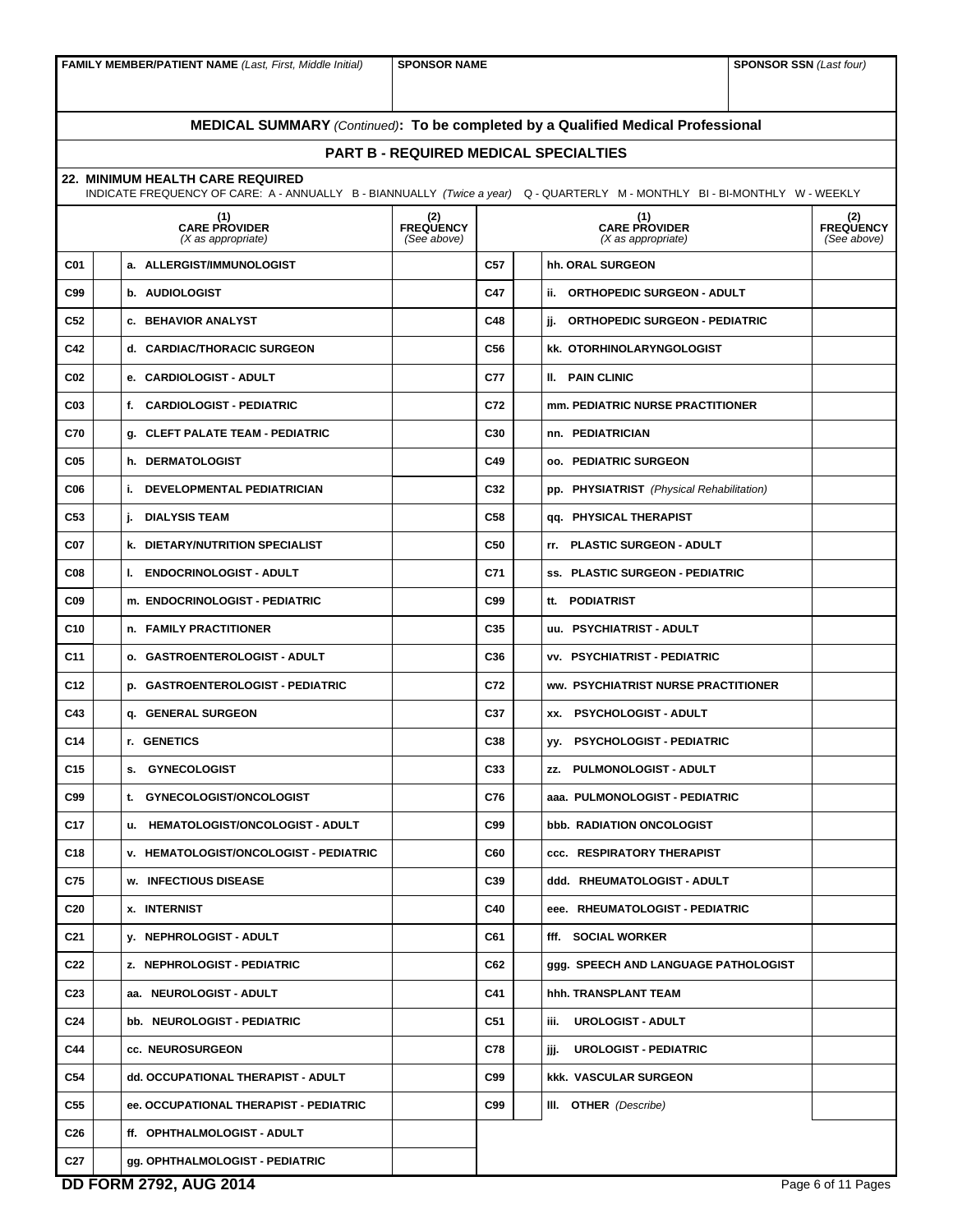| <b>FAMILY MEMBER/PATIENT NAME (Last, First, Middle Initial)</b>                                                                     |                                                                   | <b>SPONSOR NAME</b>                              |                                               |                                            |  |                                               | <b>SPONSOR SSN (Last four)</b>         |  |  |  |
|-------------------------------------------------------------------------------------------------------------------------------------|-------------------------------------------------------------------|--------------------------------------------------|-----------------------------------------------|--------------------------------------------|--|-----------------------------------------------|----------------------------------------|--|--|--|
|                                                                                                                                     |                                                                   |                                                  |                                               |                                            |  |                                               |                                        |  |  |  |
| <b>MEDICAL SUMMARY - PART B (Continued): To be completed by a Qualified Medical Professional</b>                                    |                                                                   |                                                  |                                               |                                            |  |                                               |                                        |  |  |  |
| 23. ARTIFICIAL OPENINGS/PROSTHETICS (X all that apply)                                                                              |                                                                   |                                                  |                                               |                                            |  |                                               |                                        |  |  |  |
| YES IF YES:<br><b>NO</b>                                                                                                            | F01 - GASTROSTOMY<br><b>F02 - TRACHEOSTOMY</b>                    | <b>F05 - COLOSTOMY</b><br><b>F06 - ILEOSTOMY</b> |                                               |                                            |  | (Specify)                                     | <b>F99 - OTHER UNSPECIFIED OPENING</b> |  |  |  |
|                                                                                                                                     | <b>F03 - CSF SHUNT</b>                                            |                                                  |                                               |                                            |  |                                               |                                        |  |  |  |
|                                                                                                                                     | F07 - OTHER UNSPECIFIED PROSTHETICS (Specify)<br>F04 - CYSTOSTOMY |                                                  |                                               |                                            |  |                                               |                                        |  |  |  |
| 24. MEDICALLY INDICATED (as indicated in diagnostic information) ENVIRONMENTAL/ARCHITECTURAL CONSIDERATIONS                         |                                                                   |                                                  |                                               |                                            |  |                                               |                                        |  |  |  |
| R01 - LIMITED STEPS (If Yes, please explain)                                                                                        |                                                                   |                                                  | <b>R03 - AIR CONDITIONING</b>                 |                                            |  |                                               |                                        |  |  |  |
| R02 - COMPLETE WHEELCHAIR ACCESSIBILITY<br><b>R04 - SINGLE STORY/LEVEL HOUSE</b>                                                    |                                                                   |                                                  | R03b - HEPA FILTER                            | R03a - TEMPERATURE CONTROL                 |  | R03c - POLLEN CONTROL<br>R03d - AIR FILTERING |                                        |  |  |  |
| <b>R05 - CARPET PROHIBITED</b>                                                                                                      |                                                                   |                                                  | R99 - OTHER (Specify below)                   |                                            |  |                                               |                                        |  |  |  |
| (Specify and provide justifications for environmental/architectural considerations):                                                |                                                                   |                                                  |                                               |                                            |  |                                               |                                        |  |  |  |
|                                                                                                                                     |                                                                   |                                                  |                                               |                                            |  |                                               |                                        |  |  |  |
|                                                                                                                                     |                                                                   |                                                  |                                               |                                            |  |                                               |                                        |  |  |  |
|                                                                                                                                     |                                                                   |                                                  |                                               |                                            |  |                                               |                                        |  |  |  |
|                                                                                                                                     |                                                                   |                                                  |                                               |                                            |  |                                               |                                        |  |  |  |
| 25. MEDICALLY NECESSARY ADAPTIVE EQUIPMENT/SPECIAL MEDICAL EQUIPMENT (Identified in diagnostic information). (If marked, describe.) |                                                                   |                                                  |                                               |                                            |  |                                               |                                        |  |  |  |
| a. TYPE OF EQUIPMENT $(X)$                                                                                                          | b. DESCRIPTION                                                    |                                                  |                                               | a. TYPE OF EQUIPMENT $(X)$                 |  | <b>b. DESCRIPTION</b>                         |                                        |  |  |  |
| <b>L03 - APNEA HOME MONITOR</b>                                                                                                     |                                                                   |                                                  |                                               | <b>L14 - HOME VENTILATOR</b>               |  |                                               |                                        |  |  |  |
| <b>L31 - COCHLEAR IMPLANT</b>                                                                                                       |                                                                   |                                                  |                                               | <b>L22 - INSULIN PUMP</b>                  |  |                                               |                                        |  |  |  |
| <b>L21 - CONTINUOUS POSITIVE</b><br><b>AIRWAY PRESSURE</b><br>(CPAP) THERAPY                                                        |                                                                   |                                                  | <b>L32 - INTERNAL</b><br><b>DEFIBRILLATOR</b> |                                            |  |                                               |                                        |  |  |  |
| <b>L33 - FEEDING PUMP</b>                                                                                                           |                                                                   | <b>L23 - PACEMAKER</b>                           |                                               |                                            |  |                                               |                                        |  |  |  |
| <b>L04 - HEARING AIDS</b>                                                                                                           |                                                                   |                                                  |                                               | L07 - SPLINTS, BRACES,<br><b>ORTHOTICS</b> |  |                                               |                                        |  |  |  |
| <b>L20 - HOME DIALYSIS</b><br><b>MACHINE</b>                                                                                        |                                                                   |                                                  |                                               | <b>L08 - WHEELCHAIR</b>                    |  |                                               |                                        |  |  |  |
| <b>L13 - HOME NEBULIZER</b>                                                                                                         |                                                                   |                                                  |                                               | L99 - OTHER (Specify)                      |  |                                               |                                        |  |  |  |
| <b>L12 - HOME OXYGEN</b><br><b>THERAPY</b>                                                                                          |                                                                   |                                                  |                                               |                                            |  |                                               |                                        |  |  |  |
| 26. IDENTIFY ANY LIMITATIONS FOR ACTIVITIES OF DAILY LIVING AND ANY TRAVEL LIMITATIONS (Please explain.)                            |                                                                   |                                                  |                                               |                                            |  |                                               |                                        |  |  |  |
|                                                                                                                                     |                                                                   |                                                  |                                               |                                            |  |                                               |                                        |  |  |  |
|                                                                                                                                     |                                                                   |                                                  |                                               |                                            |  |                                               |                                        |  |  |  |
|                                                                                                                                     |                                                                   |                                                  |                                               |                                            |  |                                               |                                        |  |  |  |
|                                                                                                                                     |                                                                   |                                                  |                                               |                                            |  |                                               |                                        |  |  |  |
|                                                                                                                                     |                                                                   |                                                  |                                               |                                            |  |                                               |                                        |  |  |  |
|                                                                                                                                     |                                                                   |                                                  |                                               |                                            |  |                                               |                                        |  |  |  |
|                                                                                                                                     |                                                                   |                                                  |                                               |                                            |  |                                               |                                        |  |  |  |
|                                                                                                                                     |                                                                   |                                                  |                                               |                                            |  |                                               |                                        |  |  |  |
|                                                                                                                                     |                                                                   |                                                  |                                               |                                            |  |                                               |                                        |  |  |  |
|                                                                                                                                     |                                                                   |                                                  |                                               |                                            |  |                                               |                                        |  |  |  |
|                                                                                                                                     |                                                                   |                                                  |                                               |                                            |  |                                               |                                        |  |  |  |
|                                                                                                                                     |                                                                   |                                                  |                                               | <b>PART C - PROVIDER INFORMATION</b>       |  |                                               |                                        |  |  |  |
| 27.a. PROVIDER PRINTED NAME OR STAMP                                                                                                |                                                                   |                                                  | <b>b. SIGNATURE</b>                           |                                            |  |                                               | c. DATE (YYYYMMDD)                     |  |  |  |
|                                                                                                                                     |                                                                   |                                                  |                                               |                                            |  |                                               |                                        |  |  |  |
| d. TELEPHONE NUMBERS (Include Area Code/Country Code)<br>(1) COMMERCIAL                                                             | (2) DSN (Military only)                                           |                                                  | e. OFFICIAL E-MAIL ADDRESS                    |                                            |  | f. MEDICAL SPECIALTY                          |                                        |  |  |  |
|                                                                                                                                     |                                                                   |                                                  |                                               |                                            |  |                                               |                                        |  |  |  |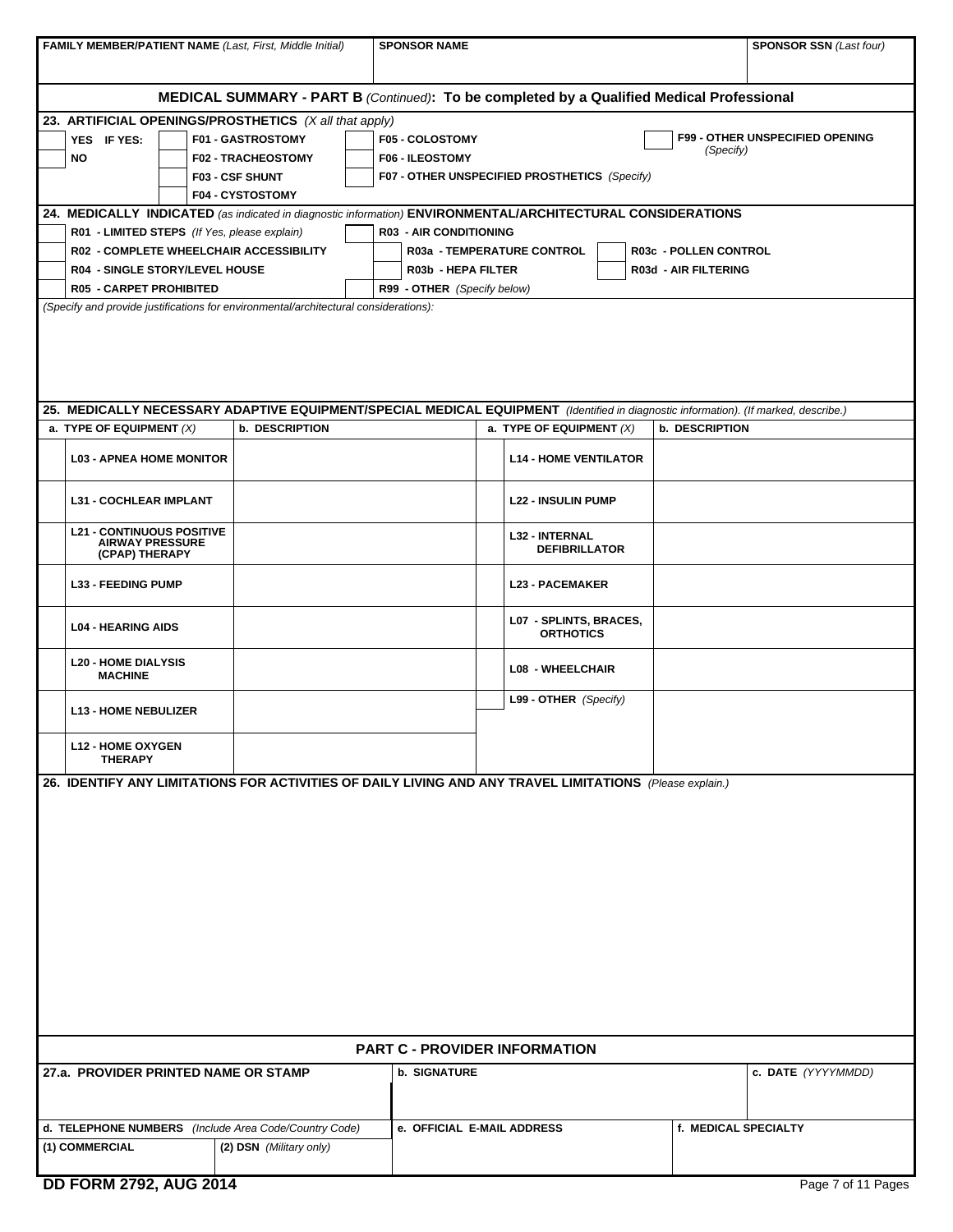|        |                                           | <b>FAMILY MEMBER/PATIENT NAME (Last, First, Middle Initial)</b>                            | <b>SPONSOR NAME</b> |                                                                                                                                                                                                                                                                                 | <b>SPONSOR SSN (Last four)</b> |                      |  |  |  |
|--------|-------------------------------------------|--------------------------------------------------------------------------------------------|---------------------|---------------------------------------------------------------------------------------------------------------------------------------------------------------------------------------------------------------------------------------------------------------------------------|--------------------------------|----------------------|--|--|--|
|        |                                           |                                                                                            |                     |                                                                                                                                                                                                                                                                                 |                                |                      |  |  |  |
|        |                                           |                                                                                            |                     | ADDENDUM 1 - ASTHMA/REACTIVE AIRWAY DISEASE SUMMARY:<br>To be completed by a Qualified Medical Professional                                                                                                                                                                     |                                |                      |  |  |  |
|        |                                           |                                                                                            |                     | Complete addendum if patient has been evaluated or treated for asthma within the past five years.                                                                                                                                                                               |                                |                      |  |  |  |
|        |                                           | 1. DIAGNOSTIC DESCRIPTION CODE (ICD-9-CM or, when approved, ICD-10-CM)                     |                     |                                                                                                                                                                                                                                                                                 |                                |                      |  |  |  |
|        |                                           |                                                                                            |                     |                                                                                                                                                                                                                                                                                 |                                |                      |  |  |  |
|        | <b>2. MEDICATION HISTORY</b>              |                                                                                            |                     |                                                                                                                                                                                                                                                                                 |                                |                      |  |  |  |
|        |                                           | a. MEDICATION(S)                                                                           |                     | b. DOSAGE                                                                                                                                                                                                                                                                       |                                | c. FREQUENCY         |  |  |  |
|        |                                           |                                                                                            |                     |                                                                                                                                                                                                                                                                                 |                                |                      |  |  |  |
|        |                                           |                                                                                            |                     |                                                                                                                                                                                                                                                                                 |                                |                      |  |  |  |
|        |                                           |                                                                                            |                     |                                                                                                                                                                                                                                                                                 |                                |                      |  |  |  |
|        |                                           |                                                                                            |                     |                                                                                                                                                                                                                                                                                 |                                |                      |  |  |  |
| YES NO |                                           | 3. HISTORY ASSOCIATED WITH ASTHMA ATTACKS (X as applicable)                                |                     |                                                                                                                                                                                                                                                                                 |                                |                      |  |  |  |
|        | <b>BRONCHODILATORS?</b>                   |                                                                                            |                     | a. ARE THERE ANY TRIGGERS FOR THE PATIENT'S ASTHMA ATTACKS (stress, environment, exercise)?<br>b. DOES THE PATIENT ROUTINELY (greater than 10 days per month/four months per year) USE INHALED ANTI-INFLAMMATORY AGENTS AND/OR                                                  |                                |                      |  |  |  |
|        |                                           | IF "YES", NUMBER OF DAYS IN PAST YEAR:                                                     |                     | c. HAS THE PATIENT TAKEN ORAL STEROIDS DURING THE PAST YEAR (prednisone, prednisolone)?                                                                                                                                                                                         |                                |                      |  |  |  |
|        |                                           |                                                                                            |                     | d. HAS THE PATIENT EVER EXPERIENCED UNCONSCIOUSNESS OR SEIZURES ASSOCIATED WITH ASTHMA ATTACKS?                                                                                                                                                                                 |                                |                      |  |  |  |
|        |                                           | IF "YES", INDICATE THE NUMBER OF VISITS IN THE PAST YEAR:                                  |                     | e. HAS THE PATIENT REQUIRED AN URGENT VISIT TO THE ER OR CLINIC FOR ACUTE ASTHMA DURING THE PAST YEAR?                                                                                                                                                                          |                                |                      |  |  |  |
|        |                                           | PAST YEAR? IF "YES", INDICATE THE DATE(S) OF HOSPITALIZATION (YYYYMMDD):                   |                     | f. HAS THE PATIENT BEEN HOSPITALIZED FOR PULMONARY DISEASE (pneumonia, bronchitis, bronchiolitis, croup, RSV) DURING THE                                                                                                                                                        |                                |                      |  |  |  |
|        | YEARS? IF "YES", HOW MANY?                |                                                                                            |                     | g. DOES THE PATIENT HAVE A HISTORY OF ONE OR MORE HOSPITALIZATIONS FOR ASTHMA RELATED CONDITIONS WITHIN THE PAST FIVE<br><b>INDICATE DATE OF LAST ADMISSION</b> (YYYYMMDD):                                                                                                     |                                |                      |  |  |  |
|        |                                           |                                                                                            |                     | h. HAS THE PATIENT REQUIRED MECHANICAL VENTILATION (Intubation/use of respirator) DURING THE PAST 3 YEARS?                                                                                                                                                                      |                                |                      |  |  |  |
|        |                                           | <b>i. DOES THE PATIENT HAVE A HISTORY OF INTENSIVE CARE ADMISSIONS?</b>                    |                     |                                                                                                                                                                                                                                                                                 |                                |                      |  |  |  |
|        | <b>DURING THE PAST YEAR?</b>              |                                                                                            |                     | APPROXIMATE NUMBER OF DAYS THAT THE PATIENT MISSED SCHOOL/WORK/PLAY DUE TO ASTHMA-RELATED PROBLEMS (including visits to physicians)                                                                                                                                             |                                |                      |  |  |  |
|        |                                           |                                                                                            |                     | k. HOW OFTEN DOES THE PATIENT USE HIS/HER RESCUE INHALER OR NEBULIZER MEDICATION (such as Albuterol or Levalbuterol) FOR INCREASED OR                                                                                                                                           |                                |                      |  |  |  |
|        | <b>ACUTE SYMPTOMS?</b>                    |                                                                                            |                     |                                                                                                                                                                                                                                                                                 |                                |                      |  |  |  |
|        |                                           |                                                                                            |                     |                                                                                                                                                                                                                                                                                 |                                |                      |  |  |  |
|        |                                           |                                                                                            |                     |                                                                                                                                                                                                                                                                                 |                                |                      |  |  |  |
|        |                                           | examples of severity. Pulmonary function tests are required only if clinically indicated.) |                     | 4. SEVERITY LEVEL. What is the patient's severity level based on the current treatment plan? (Select one level of severity. Definitions are                                                                                                                                     |                                |                      |  |  |  |
|        |                                           |                                                                                            |                     | a. INTERMITTENT ASTHMA. Intermittent symptoms <1 time per week. Brief exacerbations (from a few hours to a few days). Nighttime asthma symptoms <2<br>times a month. Asymptomatic and normal lung function between exacerbations. PEF or FEV1 >80% predicted; variability <20%. |                                |                      |  |  |  |
|        |                                           | times a month. PEF or FEV1 $\geq$ 80% predicted; variability 20 - 30%.                     |                     | <b>b. MILD PERSISTENT ASTHMA.</b> Symptoms ≥2 times a week but <1 time per day. Exacerbations may affect sleep and activity. Nighttime asthma symptoms >2                                                                                                                       |                                |                      |  |  |  |
|        |                                           | agonist. PEF or FEV1 ≥60% and 80% predicted; variability > 30%.                            |                     | c. MODERATE PERSISTENT. Symptoms daily. Exacerbations affect sleep and activity. Nighttime asthma >1 time a week. Daily use of inhaled short-acting B2                                                                                                                          |                                |                      |  |  |  |
|        |                                           | symptoms. PEF or FEV1 $\leq$ 60% predicted; variability > 30%.                             |                     | d. SEVERE PERSISTENT. Continuous symptoms. Frequent exacerbations. Frequent nighttime asthma symptoms. Physical activities limited by asthma                                                                                                                                    |                                |                      |  |  |  |
|        | 5.a. PROVIDER PRINTED NAME OR STAMP       |                                                                                            | <b>b. SIGNATURE</b> |                                                                                                                                                                                                                                                                                 |                                | c. DATE (YYYYMMDD)   |  |  |  |
|        |                                           |                                                                                            |                     |                                                                                                                                                                                                                                                                                 |                                |                      |  |  |  |
|        |                                           | d. TELEPHONE NUMBERS (Include Area Code/Country Code)                                      |                     | e. OFFICIAL E-MAIL ADDRESS                                                                                                                                                                                                                                                      |                                | f. MEDICAL SPECIALTY |  |  |  |
|        | (1) COMMERCIAL<br>(2) DSN (Military only) |                                                                                            |                     |                                                                                                                                                                                                                                                                                 |                                |                      |  |  |  |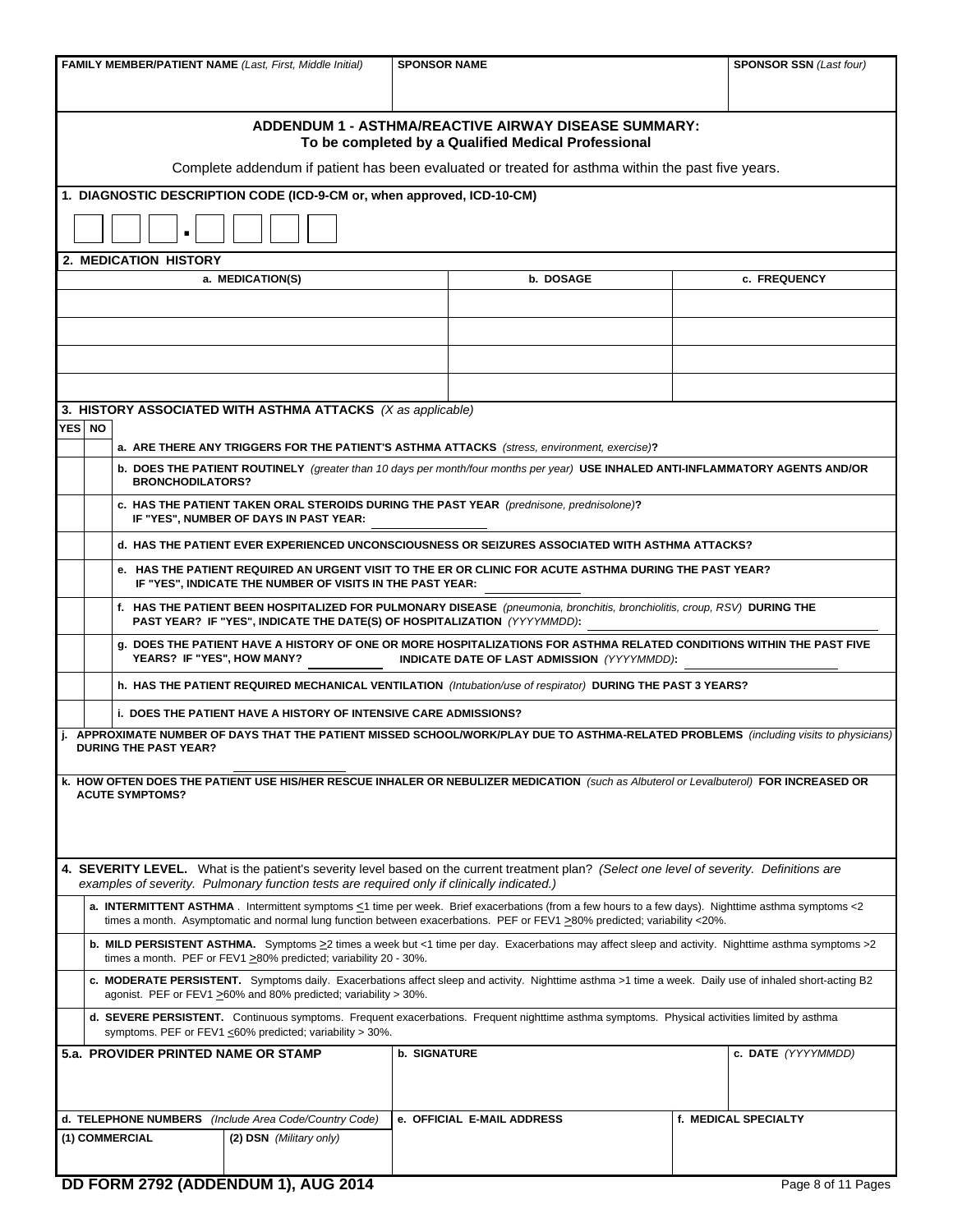| <b>FAMILY MEMBER/PATIENT NAME (Last, First, Middle Initial)</b>                                                                                                                                    |                                                                 | <b>SPONSOR NAME</b> |                                                                                                                                             |  | <b>SPONSOR SSN (Last four)</b>                      |  |  |  |
|----------------------------------------------------------------------------------------------------------------------------------------------------------------------------------------------------|-----------------------------------------------------------------|---------------------|---------------------------------------------------------------------------------------------------------------------------------------------|--|-----------------------------------------------------|--|--|--|
|                                                                                                                                                                                                    |                                                                 |                     |                                                                                                                                             |  |                                                     |  |  |  |
| Complete addendum if the patient has current or past (duration of 6 months or longer) history (within the last 5 years) of mental health                                                           |                                                                 |                     | ADDENDUM 2 - MENTAL HEALTH SUMMARY: To be completed by a Qualified Clinical Provider<br>diagnosis (to include attention deficit disorders). |  |                                                     |  |  |  |
| 1. DIAGNOSIS(ES). Please complete as accurately as possible using ICD-9-CM or, when approved, ICD-10-CM.                                                                                           |                                                                 |                     |                                                                                                                                             |  |                                                     |  |  |  |
|                                                                                                                                                                                                    | a. DIAGNOSIS                                                    |                     |                                                                                                                                             |  |                                                     |  |  |  |
|                                                                                                                                                                                                    |                                                                 |                     |                                                                                                                                             |  |                                                     |  |  |  |
|                                                                                                                                                                                                    |                                                                 |                     |                                                                                                                                             |  |                                                     |  |  |  |
| 2. MEDICATION HISTORY RELATED TO THE DIAGNOSIS LISTED ABOVE.                                                                                                                                       |                                                                 |                     |                                                                                                                                             |  |                                                     |  |  |  |
| a. CURRENT MEDICATION(S)                                                                                                                                                                           |                                                                 |                     | b. DOSAGE                                                                                                                                   |  | c. FREQUENCY                                        |  |  |  |
|                                                                                                                                                                                                    |                                                                 |                     |                                                                                                                                             |  |                                                     |  |  |  |
|                                                                                                                                                                                                    |                                                                 |                     |                                                                                                                                             |  |                                                     |  |  |  |
| d. DISCONTINUED MEDICATION(S) RELATED TO DIAGNOSIS(ES) (Include reason for discontinuing)                                                                                                          |                                                                 |                     |                                                                                                                                             |  | e. FREQUENCY                                        |  |  |  |
|                                                                                                                                                                                                    |                                                                 |                     |                                                                                                                                             |  |                                                     |  |  |  |
|                                                                                                                                                                                                    |                                                                 |                     |                                                                                                                                             |  |                                                     |  |  |  |
| 3.a. THERAPIES RECEIVED OR RECOMMENDED. (Include past compliance with treatment programs, expected<br>length of treatment, required participation of family members, and if treatment is ongoing.) |                                                                 |                     |                                                                                                                                             |  | b.<br><b>FREQUENCY</b>                              |  |  |  |
|                                                                                                                                                                                                    |                                                                 |                     |                                                                                                                                             |  |                                                     |  |  |  |
|                                                                                                                                                                                                    |                                                                 |                     |                                                                                                                                             |  |                                                     |  |  |  |
|                                                                                                                                                                                                    |                                                                 |                     |                                                                                                                                             |  |                                                     |  |  |  |
|                                                                                                                                                                                                    |                                                                 |                     |                                                                                                                                             |  |                                                     |  |  |  |
|                                                                                                                                                                                                    |                                                                 |                     |                                                                                                                                             |  |                                                     |  |  |  |
| 4. COMPLETE FOR TREATMENT:                                                                                                                                                                         |                                                                 |                     |                                                                                                                                             |  |                                                     |  |  |  |
| a. NUMBER OF OUTPATIENT VISITS<br>IN THE LAST YEAR:                                                                                                                                                | <b>b. NUMBER OF HOSPITALIZATIONS</b><br>IN THE LAST FIVE YEARS: |                     | c. NUMBER OF RESIDENTIAL TREATMENT<br><b>ADMISSIONS IN THE LAST FIVE YEARS:</b>                                                             |  | <b>DATE OF LAST</b><br><b>ADMISSION</b> (YYYYMMDD): |  |  |  |
| 5. HISTORY (X and provide details for each "Yes" answer)                                                                                                                                           |                                                                 |                     |                                                                                                                                             |  |                                                     |  |  |  |
| YES NO WITHIN THE LAST 5 YEARS, HAS THE PATIENT HAD A:<br>a. HISTORY OF SUICIDAL GESTURES/ATTEMPTS? (If Yes, include dates)                                                                        |                                                                 |                     |                                                                                                                                             |  |                                                     |  |  |  |
|                                                                                                                                                                                                    |                                                                 |                     |                                                                                                                                             |  |                                                     |  |  |  |
| <b>b. HISTORY OF SUBSTANCE ABUSE?</b>                                                                                                                                                              |                                                                 |                     |                                                                                                                                             |  |                                                     |  |  |  |
|                                                                                                                                                                                                    |                                                                 |                     |                                                                                                                                             |  |                                                     |  |  |  |
| c. HISTORY OF ADDICTIVE BEHAVIORS?                                                                                                                                                                 |                                                                 |                     |                                                                                                                                             |  |                                                     |  |  |  |
| d. HISTORY OF EATING DISORDERS?                                                                                                                                                                    |                                                                 |                     |                                                                                                                                             |  |                                                     |  |  |  |
| e. HISTORY OF OTHER COMPULSIVE BEHAVIORS?                                                                                                                                                          |                                                                 |                     |                                                                                                                                             |  |                                                     |  |  |  |
|                                                                                                                                                                                                    |                                                                 |                     |                                                                                                                                             |  |                                                     |  |  |  |
| f. HISTORY OF PROBLEMS WITH LEGAL AUTHORITY? (If Yes, specify)                                                                                                                                     |                                                                 |                     |                                                                                                                                             |  |                                                     |  |  |  |
| g. HISTORY OF PSYCHOTIC EPISODES?                                                                                                                                                                  |                                                                 |                     |                                                                                                                                             |  |                                                     |  |  |  |
|                                                                                                                                                                                                    |                                                                 |                     | h. HISTORY OF SERVICES RECEIVED FOR ALLEGATIONS OF FAMILY MALTREATMENT? (If Yes, and services are delivered by Family Advocacy, note        |  |                                                     |  |  |  |
| case determination.)                                                                                                                                                                               |                                                                 |                     |                                                                                                                                             |  |                                                     |  |  |  |
|                                                                                                                                                                                                    |                                                                 |                     |                                                                                                                                             |  |                                                     |  |  |  |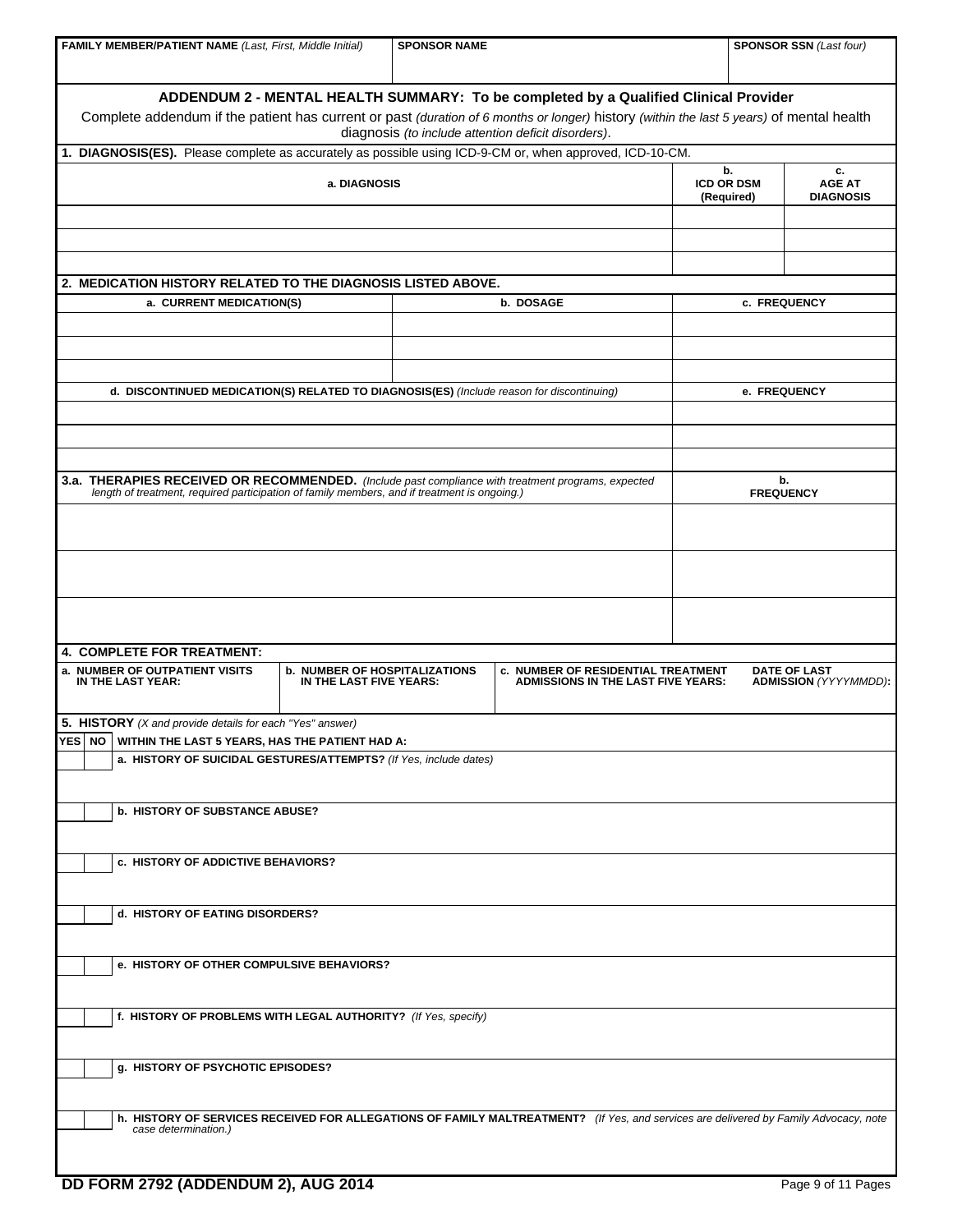| FAMILY MEMBER/PATIENT NAME (Last, First, Middle Initial)                                                  |                                    | <b>SPONSOR NAME</b> |                                    |                                    | <b>SPONSOR SSN (Last four)</b> |  |  |
|-----------------------------------------------------------------------------------------------------------|------------------------------------|---------------------|------------------------------------|------------------------------------|--------------------------------|--|--|
|                                                                                                           |                                    |                     |                                    |                                    |                                |  |  |
| ADDENDUM 2 - MENTAL HEALTH SUMMARY (Continued): To be completed by a Qualified Clinical Provider          |                                    |                     |                                    |                                    |                                |  |  |
| 6. TREATMENT PLAN (Related to the patient's mental health condition planned over the next three years).   |                                    |                     |                                    |                                    |                                |  |  |
|                                                                                                           |                                    |                     |                                    |                                    |                                |  |  |
|                                                                                                           |                                    |                     |                                    |                                    |                                |  |  |
|                                                                                                           |                                    |                     |                                    |                                    |                                |  |  |
|                                                                                                           |                                    |                     |                                    |                                    |                                |  |  |
|                                                                                                           |                                    |                     |                                    |                                    |                                |  |  |
|                                                                                                           |                                    |                     |                                    |                                    |                                |  |  |
|                                                                                                           |                                    |                     |                                    |                                    |                                |  |  |
|                                                                                                           |                                    |                     |                                    |                                    |                                |  |  |
|                                                                                                           |                                    |                     |                                    |                                    |                                |  |  |
|                                                                                                           |                                    |                     |                                    |                                    |                                |  |  |
|                                                                                                           |                                    |                     |                                    |                                    |                                |  |  |
|                                                                                                           |                                    |                     |                                    |                                    |                                |  |  |
|                                                                                                           |                                    |                     |                                    |                                    |                                |  |  |
| 7. PROGNOSIS $(X \text{ one})$                                                                            |                                    |                     |                                    |                                    |                                |  |  |
| <b>EXCELLENT</b><br>GOOD                                                                                  | <b>FAIR</b>                        | <b>POOR</b>         | <b>GUARDED</b>                     | <b>UNSTABLE</b>                    | <b>NON-COMPLIANT</b>           |  |  |
| 8. PROVIDERS REQUIRED TO IMPLEMENT TREATMENT PLAN AND FREQUENCY OF VISITS                                 |                                    |                     |                                    |                                    |                                |  |  |
| <b>PSYCHIATRIST</b>                                                                                       | <b>PSYCHOLOGIST</b>                |                     | <b>SOCIAL WORKER</b>               |                                    |                                |  |  |
|                                                                                                           |                                    |                     |                                    | <b>OTHER</b> (Specify)             |                                |  |  |
| <b>WEEKLY</b><br><b>BI-MONTHLY</b>                                                                        | <b>WEEKLY</b><br><b>BI-MONTHLY</b> |                     | <b>WEEKLY</b><br><b>BI-MONTHLY</b> | <b>WEEKLY</b><br><b>BI-MONTHLY</b> |                                |  |  |
| <b>MONTHLY</b>                                                                                            | <b>MONTHLY</b>                     |                     | <b>MONTHLY</b>                     | <b>MONTHLY</b>                     |                                |  |  |
| QUARTERLY                                                                                                 | QUARTERLY                          |                     | <b>QUARTERLY</b>                   | QUARTERLY                          |                                |  |  |
| <b>BIANNUALLY</b>                                                                                         | <b>BIANNUALLY</b>                  |                     | <b>BIANNUALLY</b>                  | <b>BIANNUALLY</b>                  |                                |  |  |
| <b>ANNUALLY</b>                                                                                           | <b>ANNUALLY</b>                    |                     | <b>ANNUALLY</b>                    | <b>ANNUALLY</b>                    |                                |  |  |
| 9. OTHER COMMENTS (Include additional information that would assist in determining necessary treatments.) |                                    |                     |                                    |                                    |                                |  |  |
|                                                                                                           |                                    |                     |                                    |                                    |                                |  |  |
|                                                                                                           |                                    |                     |                                    |                                    |                                |  |  |
|                                                                                                           |                                    |                     |                                    |                                    |                                |  |  |
|                                                                                                           |                                    |                     |                                    |                                    |                                |  |  |
|                                                                                                           |                                    |                     |                                    |                                    |                                |  |  |
|                                                                                                           |                                    |                     |                                    |                                    |                                |  |  |
|                                                                                                           |                                    |                     |                                    |                                    |                                |  |  |
|                                                                                                           |                                    |                     |                                    |                                    |                                |  |  |
|                                                                                                           |                                    |                     |                                    |                                    |                                |  |  |
|                                                                                                           |                                    |                     |                                    |                                    |                                |  |  |
|                                                                                                           |                                    |                     |                                    |                                    |                                |  |  |
|                                                                                                           |                                    |                     |                                    |                                    |                                |  |  |
|                                                                                                           |                                    |                     |                                    |                                    |                                |  |  |
|                                                                                                           |                                    |                     |                                    |                                    |                                |  |  |
|                                                                                                           |                                    |                     |                                    |                                    |                                |  |  |
|                                                                                                           |                                    |                     |                                    |                                    |                                |  |  |
|                                                                                                           |                                    |                     |                                    |                                    |                                |  |  |
| 10.a. PROVIDER PRINTED NAME OR STAMP                                                                      |                                    | <b>b. SIGNATURE</b> |                                    |                                    | c. DATE (YYYYMMDD)             |  |  |
|                                                                                                           |                                    |                     |                                    |                                    |                                |  |  |
|                                                                                                           |                                    |                     |                                    |                                    |                                |  |  |
| d. TELEPHONE NUMBERS (Include Area Code/Country Code)                                                     |                                    |                     | e. OFFICIAL E-MAIL ADDRESS         |                                    | f. MEDICAL SPECIALTY           |  |  |
| (1) COMMERCIAL                                                                                            | (2) DSN (Military only)            |                     |                                    |                                    |                                |  |  |
|                                                                                                           |                                    |                     |                                    |                                    |                                |  |  |
| DD FORM 2792 (ADDENDUM 2) (BACK), AUG 2014                                                                |                                    |                     |                                    |                                    | Page 10 of 11 Pages            |  |  |